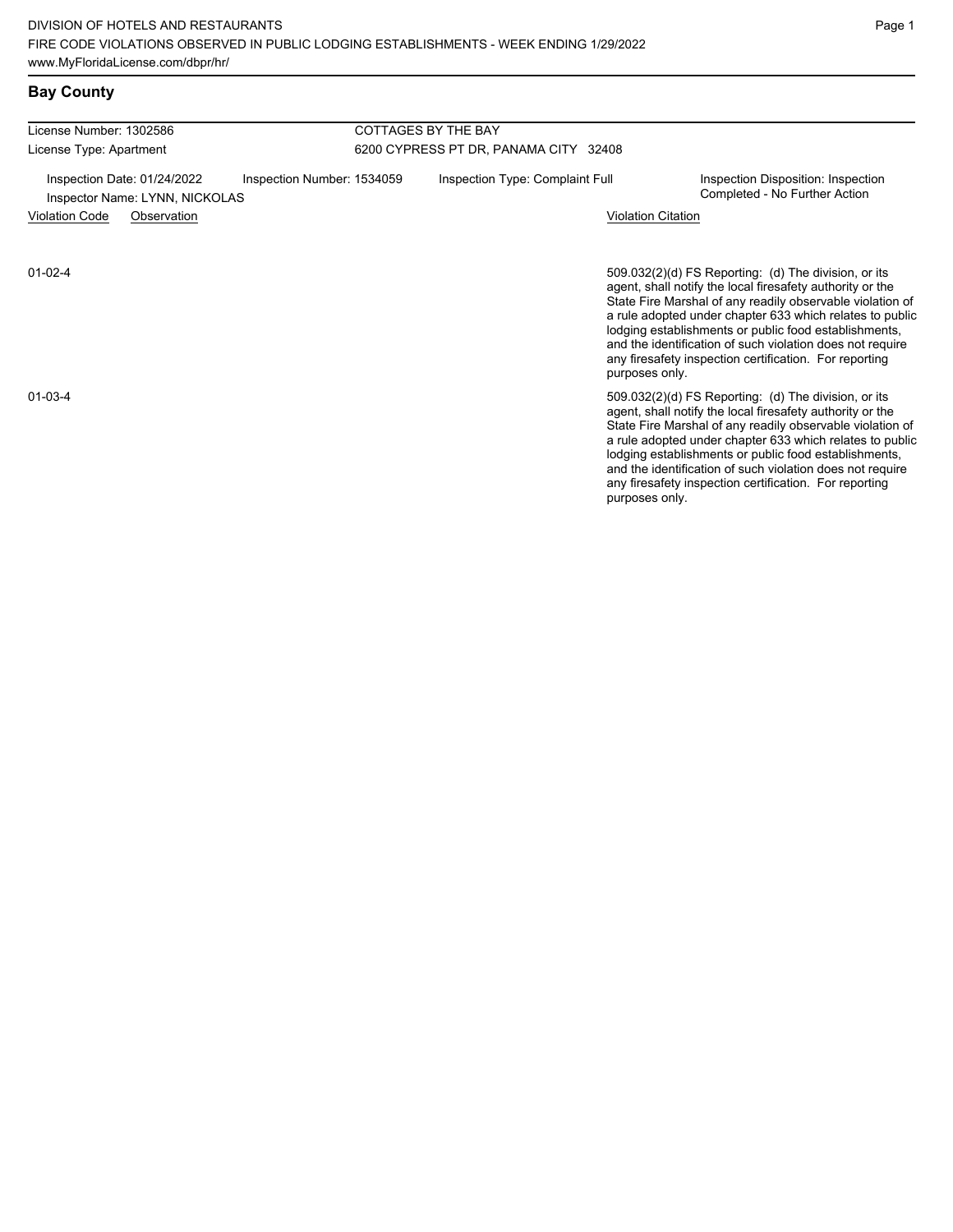## **Broward County**

| License Number: 1604383                                                                       | HOLLYWOOD VILLAGE                                 |                           |                                                                                                                                                                                                                                                                                                                                                                                                                                                                                                                                                                                                                                                                                                  |  |  |
|-----------------------------------------------------------------------------------------------|---------------------------------------------------|---------------------------|--------------------------------------------------------------------------------------------------------------------------------------------------------------------------------------------------------------------------------------------------------------------------------------------------------------------------------------------------------------------------------------------------------------------------------------------------------------------------------------------------------------------------------------------------------------------------------------------------------------------------------------------------------------------------------------------------|--|--|
| License Type: Apartment                                                                       | 1735 LINCOLN ST, HOLLYWOOD 33020                  |                           |                                                                                                                                                                                                                                                                                                                                                                                                                                                                                                                                                                                                                                                                                                  |  |  |
| Inspection Date: 01/27/2022<br>Inspection Number: 1525935<br>Inspector Name: CHRISTGEN, THOM  | Inspection Type: Routine - Lodging                |                           | <b>Inspection Disposition: Warning</b><br><b>Issued</b>                                                                                                                                                                                                                                                                                                                                                                                                                                                                                                                                                                                                                                          |  |  |
| <b>Violation Code</b><br>Observation                                                          |                                                   | <b>Violation Citation</b> |                                                                                                                                                                                                                                                                                                                                                                                                                                                                                                                                                                                                                                                                                                  |  |  |
| $12 - 04 - 4$                                                                                 |                                                   | good repair.              | 61C-1.004(5) FAC High Priority: All building structural<br>components, attachments and fixtures shall be kept in                                                                                                                                                                                                                                                                                                                                                                                                                                                                                                                                                                                 |  |  |
| License Number: 1613418                                                                       | GALLERYONE - A DOUBLETREE SUITES BY HILTON HOTELS |                           |                                                                                                                                                                                                                                                                                                                                                                                                                                                                                                                                                                                                                                                                                                  |  |  |
| License Type: Hotel                                                                           | 2670 E SUNRISE BLVD, FORT LAUDERDALE 33304        |                           |                                                                                                                                                                                                                                                                                                                                                                                                                                                                                                                                                                                                                                                                                                  |  |  |
| Inspection Date: 01/24/2022<br>Inspection Number: 1162810<br>Inspector Name: BRANN, JUSTIN    | Inspection Type: Routine - Lodging                |                           | <b>Inspection Disposition: Warning</b><br>Issued                                                                                                                                                                                                                                                                                                                                                                                                                                                                                                                                                                                                                                                 |  |  |
| <b>Violation Code</b><br>Observation                                                          |                                                   | <b>Violation Citation</b> |                                                                                                                                                                                                                                                                                                                                                                                                                                                                                                                                                                                                                                                                                                  |  |  |
| $08 - 01 - 4$                                                                                 |                                                   |                           | 61C-1.004(10) FAC and 509.032(2)(d) FS Reporting:<br>61C-1.004(10) The insurance inspector's boiler report is<br>required annually for power boilers and high<br>pressure/high temperature boilers and biannually for low<br>pressure steam or vapor heating boilers. 509.032(2)(d)<br>The division, or its agent, shall notify the local firesafety<br>authority or the State Fire Marshal of any readily<br>observable violation of a rule adopted under chapter 633<br>which relates to public lodging establishments or public<br>food establishments, and the identification of such<br>violation does not require any firesafety inspection<br>certification. For reporting purposes only. |  |  |
| License Number: 1620878                                                                       | ROYAL BLUES HOTEL                                 |                           |                                                                                                                                                                                                                                                                                                                                                                                                                                                                                                                                                                                                                                                                                                  |  |  |
| License Type: Hotel                                                                           | 45 NE 21 AVE, DEERFIELD BEACH 33441               |                           |                                                                                                                                                                                                                                                                                                                                                                                                                                                                                                                                                                                                                                                                                                  |  |  |
| Inspection Date: 01/28/2022<br>Inspection Number: 1162144<br>Inspector Name: GONZALEZ, DENNIS | Inspection Type: Routine - Lodging                |                           | Inspection Disposition: Inspection<br>Completed - No Further Action                                                                                                                                                                                                                                                                                                                                                                                                                                                                                                                                                                                                                              |  |  |
| <b>Violation Code</b><br>Observation                                                          |                                                   | <b>Violation Citation</b> |                                                                                                                                                                                                                                                                                                                                                                                                                                                                                                                                                                                                                                                                                                  |  |  |
| $04 - 01 - 4$                                                                                 |                                                   |                           | 509.032(2)(d) FS Reporting: The division, or its agent,<br>shall notify the local firesafety authority or the State Fire                                                                                                                                                                                                                                                                                                                                                                                                                                                                                                                                                                         |  |  |

Marshal of any readily observable violation of a rule adopted under chapter 633 which relates to public lodging establishments or public food establishments, and the identification of such violation does not require any firesafety inspection certification. For reporting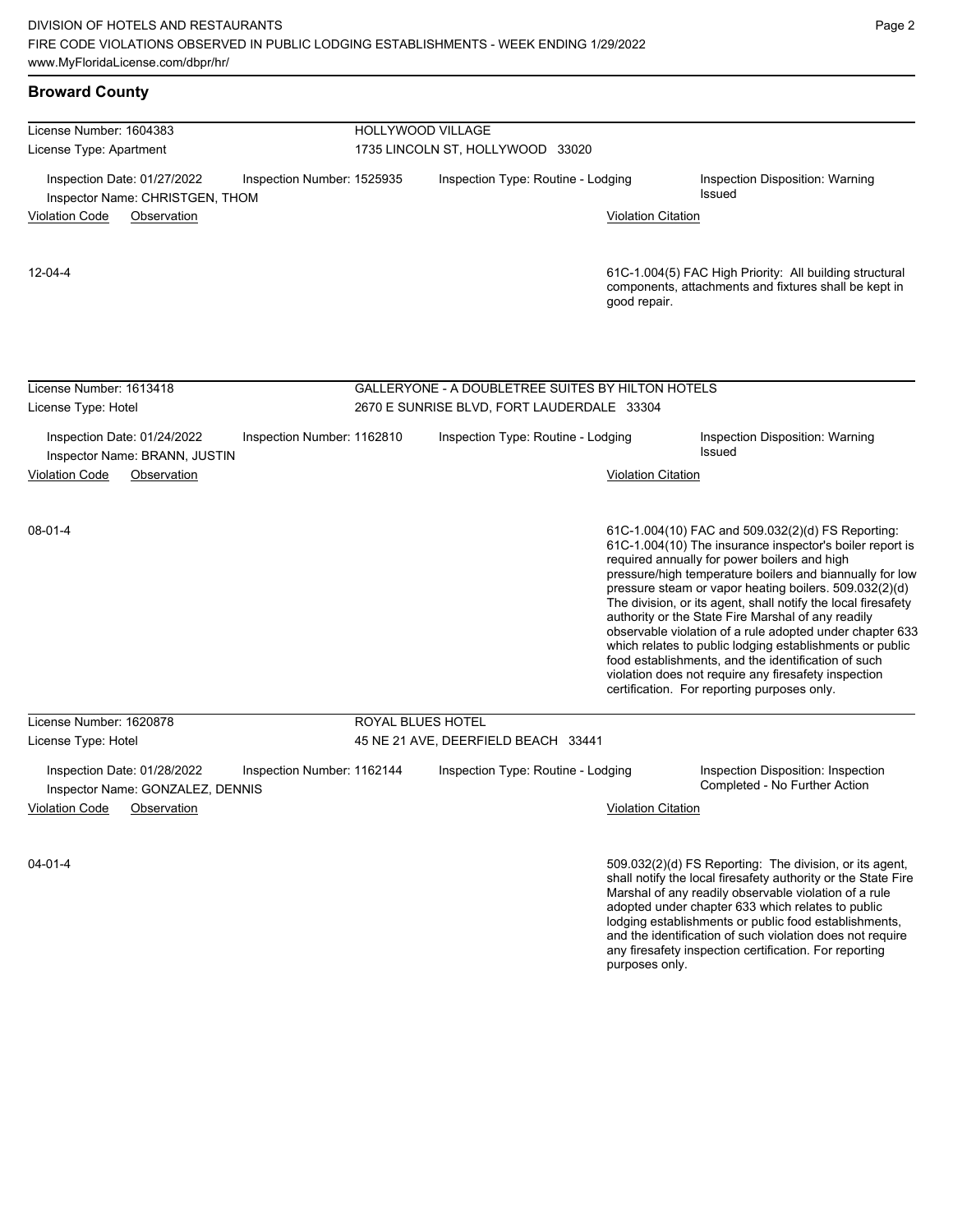## **Columbia County**

| License Number: 2200067 |                                                                                | MOTEL 8                    |                                                                 |                                                                                                                   |  |  |
|-------------------------|--------------------------------------------------------------------------------|----------------------------|-----------------------------------------------------------------|-------------------------------------------------------------------------------------------------------------------|--|--|
| License Type: Motel     |                                                                                |                            | 4427 FL-47, LAKE CITY 32024                                     |                                                                                                                   |  |  |
| <b>Violation Code</b>   | Inspection Date: 01/26/2022<br>Inspector Name: BAILEY, KIMBERLY<br>Observation | Inspection Number: 1219823 | Inspection Type: Routine - Lodging<br><b>Violation Citation</b> | Inspection Disposition: Warning<br><b>Issued</b>                                                                  |  |  |
| $01-02-4$               |                                                                                |                            |                                                                 | 509.032(2)(d) FS Reporting: (d) The division, or its<br>agent, shall notify the local firesafety authority or the |  |  |

agent, shall notify the local firesafety authority or the State Fire Marshal of any readily observable violation of a rule adopted under chapter 633 which relates to public lodging establishments or public food establishments, and the identification of such violation does not require any firesafety inspection certification. For reporting purposes only.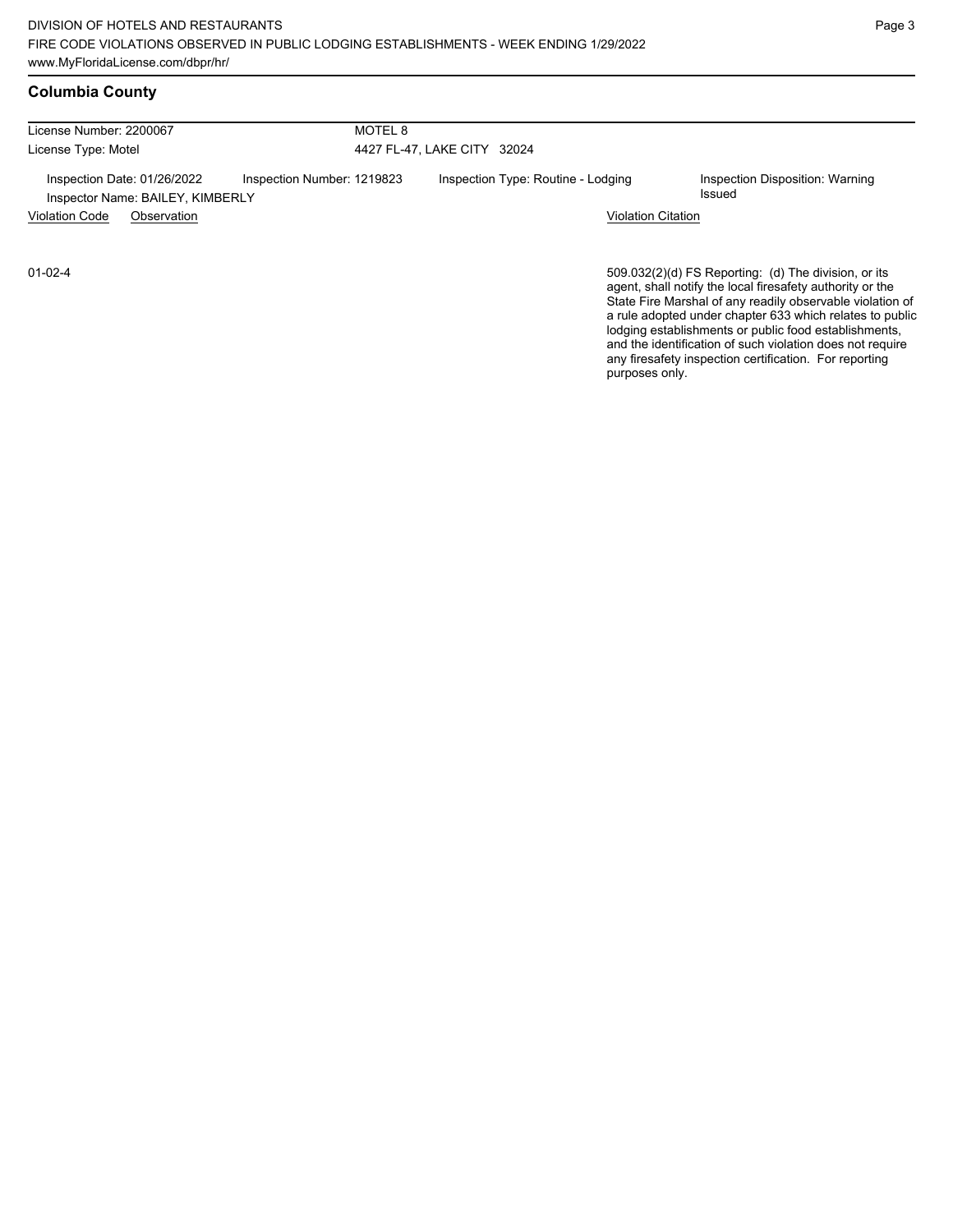any firesafety inspection certification. For reporting

| <b>Dade County</b>                                                                                    |                            |                            |                                                                                                                                                                                                                                                        |                                                                          |                                                                                                                                                                                                                                                                                                                                                                                                                            |  |
|-------------------------------------------------------------------------------------------------------|----------------------------|----------------------------|--------------------------------------------------------------------------------------------------------------------------------------------------------------------------------------------------------------------------------------------------------|--------------------------------------------------------------------------|----------------------------------------------------------------------------------------------------------------------------------------------------------------------------------------------------------------------------------------------------------------------------------------------------------------------------------------------------------------------------------------------------------------------------|--|
| License Number: 2329182                                                                               |                            | <b>ALFONSO RAMOS</b>       |                                                                                                                                                                                                                                                        |                                                                          |                                                                                                                                                                                                                                                                                                                                                                                                                            |  |
| License Type: Apartment                                                                               |                            |                            | 270 E 7 STREET, HIALEAH 33010                                                                                                                                                                                                                          |                                                                          |                                                                                                                                                                                                                                                                                                                                                                                                                            |  |
| Inspection Date: 01/26/2022<br>Inspector Name: PRIETO, EDGAR                                          | Inspection Number: 1520872 |                            | Inspection Type: Routine - Lodging                                                                                                                                                                                                                     |                                                                          | Inspection Disposition: Inspection<br>Completed - No Further Action                                                                                                                                                                                                                                                                                                                                                        |  |
| <b>Violation Code</b><br>Observation                                                                  |                            |                            |                                                                                                                                                                                                                                                        | <b>Violation Citation</b>                                                |                                                                                                                                                                                                                                                                                                                                                                                                                            |  |
| $01 - 02 - 4$                                                                                         |                            |                            |                                                                                                                                                                                                                                                        |                                                                          | 509.032(2)(d) FS Reporting: (d) The division, or its<br>agent, shall notify the local firesafety authority or the<br>State Fire Marshal of any readily observable violation of<br>a rule adopted under chapter 633 which relates to public<br>lodging establishments or public food establishments,<br>and the identification of such violation does not require                                                           |  |
|                                                                                                       |                            |                            |                                                                                                                                                                                                                                                        | any firesafety inspection certification. For reporting<br>purposes only. |                                                                                                                                                                                                                                                                                                                                                                                                                            |  |
| License Number: 2305203                                                                               |                            | <b>TORAL CRISTINA APTS</b> |                                                                                                                                                                                                                                                        |                                                                          |                                                                                                                                                                                                                                                                                                                                                                                                                            |  |
| License Type: Apartment                                                                               |                            |                            | 30 E 4 ST, HIALEAH 330104869                                                                                                                                                                                                                           |                                                                          |                                                                                                                                                                                                                                                                                                                                                                                                                            |  |
| Inspection Date: 01/24/2022<br>Inspector Name: SANCHEZ, JAVIER                                        | Inspection Number: 1513300 |                            | Inspection Type: Routine - Lodging                                                                                                                                                                                                                     |                                                                          | Inspection Disposition: Inspection<br>Completed - No Further Action                                                                                                                                                                                                                                                                                                                                                        |  |
| <b>Violation Code</b><br>Observation                                                                  |                            |                            | <b>Violation Citation</b>                                                                                                                                                                                                                              |                                                                          |                                                                                                                                                                                                                                                                                                                                                                                                                            |  |
| $01 - 02 - 4$                                                                                         |                            |                            | 509.032(2)(d) FS Reporting: (d) The division, or its<br>agent, shall notify the local firesafety authority or the<br>lodging establishments or public food establishments,<br>any firesafety inspection certification. For reporting<br>purposes only. |                                                                          | State Fire Marshal of any readily observable violation of<br>a rule adopted under chapter 633 which relates to public<br>and the identification of such violation does not require                                                                                                                                                                                                                                         |  |
| License Number: 2308699                                                                               |                            | <b>MARTHAS APARTMENTS</b>  |                                                                                                                                                                                                                                                        |                                                                          |                                                                                                                                                                                                                                                                                                                                                                                                                            |  |
| License Type: Apartment                                                                               |                            |                            | 2375 W. OKEECHOBEE RD, HIALEAH 33014                                                                                                                                                                                                                   |                                                                          |                                                                                                                                                                                                                                                                                                                                                                                                                            |  |
| Inspection Date: 01/28/2022<br>Inspector Name: VILCHEZ, NABEL<br><b>Violation Code</b><br>Observation | Inspection Number: 1517916 |                            | Inspection Type: Routine - Lodging                                                                                                                                                                                                                     | <b>Violation Citation</b>                                                | Inspection Disposition: Inspection<br>Completed - No Further Action                                                                                                                                                                                                                                                                                                                                                        |  |
|                                                                                                       |                            |                            |                                                                                                                                                                                                                                                        |                                                                          |                                                                                                                                                                                                                                                                                                                                                                                                                            |  |
| $01 - 06 - 4$                                                                                         |                            |                            |                                                                                                                                                                                                                                                        | purposes only.                                                           | 509.032(2)(d) FS Reporting: (d) The division, or its<br>agent, shall notify the local firesafety authority or the<br>State Fire Marshal of any readily observable violation of<br>a rule adopted under chapter 633 which relates to public<br>lodging establishments or public food establishments,<br>and the identification of such violation does not require<br>any firesafety inspection certification. For reporting |  |
| License Number: 2308299                                                                               |                            | <b>PARK MOTEL</b>          |                                                                                                                                                                                                                                                        |                                                                          |                                                                                                                                                                                                                                                                                                                                                                                                                            |  |
| License Type: Motel                                                                                   |                            |                            | 600 S KROME AVE, HOMESTEAD 33030                                                                                                                                                                                                                       |                                                                          |                                                                                                                                                                                                                                                                                                                                                                                                                            |  |
| Inspection Date: 01/25/2022<br>Inspector Name: LEIDECKER, EDILMA                                      | Inspection Number: 1217931 |                            | Inspection Type: Routine - Lodging                                                                                                                                                                                                                     |                                                                          | Inspection Disposition: Call Back -<br>Complied                                                                                                                                                                                                                                                                                                                                                                            |  |
| <b>Violation Code</b><br>Observation                                                                  |                            |                            |                                                                                                                                                                                                                                                        | <b>Violation Citation</b>                                                |                                                                                                                                                                                                                                                                                                                                                                                                                            |  |
| $01 - 06 - 4$                                                                                         |                            |                            |                                                                                                                                                                                                                                                        |                                                                          | 509.032(2)(d) FS Reporting: (d) The division, or its<br>agent, shall notify the local firesafety authority or the<br>State Fire Marshal of any readily observable violation of<br>a rule adopted under chapter 633 which relates to public<br>lodging establishments or public food establishments,<br>and the identification of such violation does not require                                                           |  |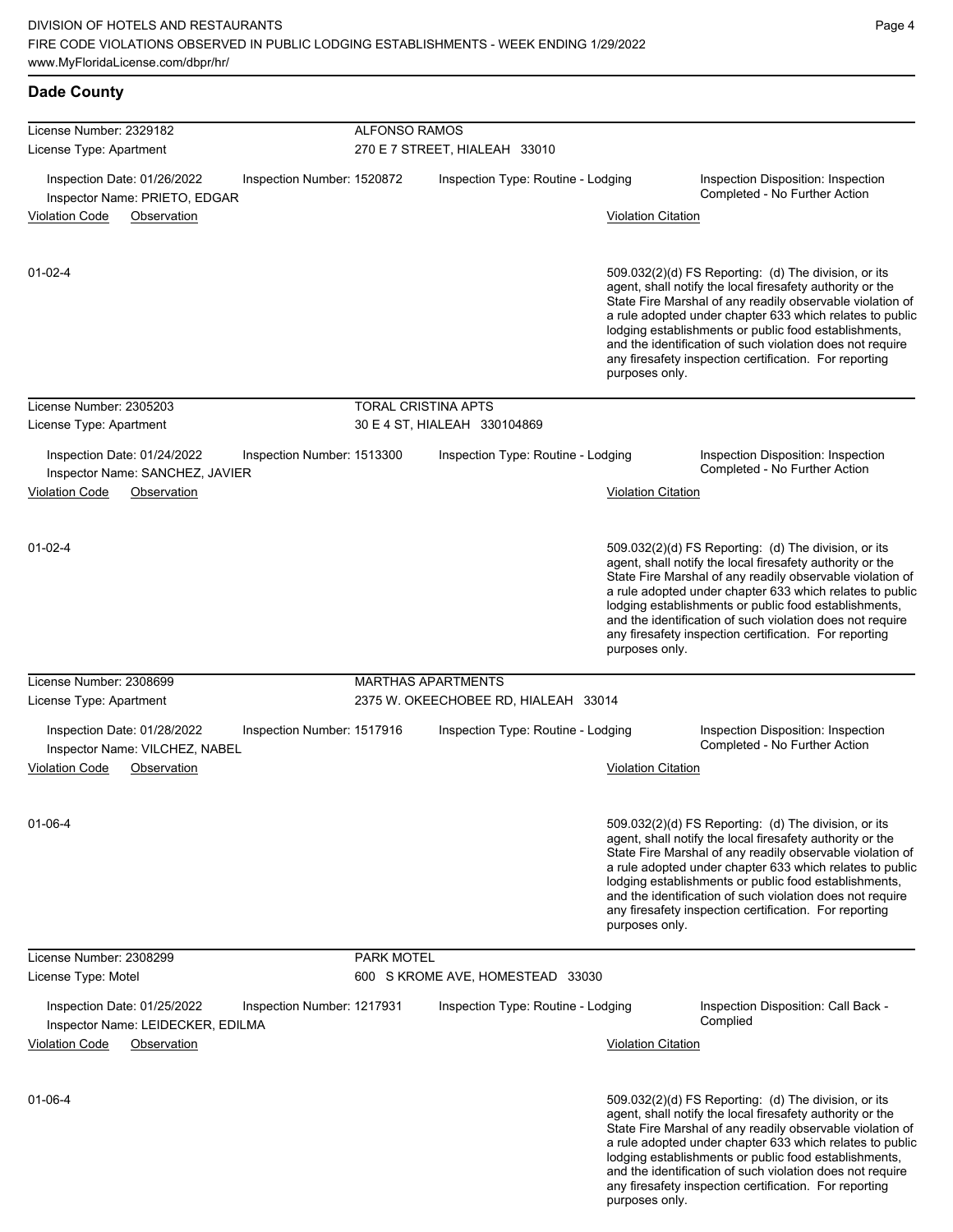**Dade County**

any firesafety inspection certification. For reporting

| License Number: 2307942                                                                                                                | MIAMI INT'L AIRPORT HOTEL                   |                                                                  |                           |                                                                                                                                                                                                                                                                                                                                                                                                                                                                                                                                                                                                                                                                                                  |  |  |
|----------------------------------------------------------------------------------------------------------------------------------------|---------------------------------------------|------------------------------------------------------------------|---------------------------|--------------------------------------------------------------------------------------------------------------------------------------------------------------------------------------------------------------------------------------------------------------------------------------------------------------------------------------------------------------------------------------------------------------------------------------------------------------------------------------------------------------------------------------------------------------------------------------------------------------------------------------------------------------------------------------------------|--|--|
| License Type: Hotel                                                                                                                    | NW 20TH STREET & LE JEUNE ROAD, MIAMI 33122 |                                                                  |                           |                                                                                                                                                                                                                                                                                                                                                                                                                                                                                                                                                                                                                                                                                                  |  |  |
| Inspection Date: 01/26/2022<br>Inspection Number: 1162466<br>Inspector Name: SANCHEZ, JAVIER                                           |                                             | Inspection Type: Routine - Lodging                               |                           | Inspection Disposition: Inspection<br>Completed - No Further Action                                                                                                                                                                                                                                                                                                                                                                                                                                                                                                                                                                                                                              |  |  |
| <b>Violation Code</b><br>Observation                                                                                                   |                                             |                                                                  | <b>Violation Citation</b> |                                                                                                                                                                                                                                                                                                                                                                                                                                                                                                                                                                                                                                                                                                  |  |  |
| $04 - 01 - 4$                                                                                                                          |                                             |                                                                  | purposes only.            | 509.032(2)(d) FS Reporting: The division, or its agent,<br>shall notify the local firesafety authority or the State Fire<br>Marshal of any readily observable violation of a rule<br>adopted under chapter 633 which relates to public<br>lodging establishments or public food establishments,<br>and the identification of such violation does not require<br>any firesafety inspection certification. For reporting                                                                                                                                                                                                                                                                           |  |  |
| 08-03-4                                                                                                                                |                                             |                                                                  |                           | 61C-1.004(10) FAC and 509.032(2)(d) FS Reporting:<br>61C-1.004(10) The insurance inspector's boiler report is<br>required annually for power boilers and high<br>pressure/high temperature boilers and biannually for low<br>pressure steam or vapor heating boilers. 509.032(2)(d)<br>The division, or its agent, shall notify the local firesafety<br>authority or the State Fire Marshal of any readily<br>observable violation of a rule adopted under chapter 633<br>which relates to public lodging establishments or public<br>food establishments, and the identification of such<br>violation does not require any firesafety inspection<br>certification. For reporting purposes only. |  |  |
| License Number: 2303552                                                                                                                | 1570 APARTMENTS                             |                                                                  |                           |                                                                                                                                                                                                                                                                                                                                                                                                                                                                                                                                                                                                                                                                                                  |  |  |
| License Type: Apartment                                                                                                                |                                             | 1570 NW 3 ST, MIAMI 33125                                        |                           |                                                                                                                                                                                                                                                                                                                                                                                                                                                                                                                                                                                                                                                                                                  |  |  |
| Inspection Date: 01/27/2022<br>Inspection Number: 1513938<br>Inspector Name: ALVAREZ, MARGARET<br><b>Violation Code</b><br>Observation |                                             | Inspection Type: Routine - Lodging                               | <b>Violation Citation</b> | Inspection Disposition: Inspection<br>Completed - No Further Action                                                                                                                                                                                                                                                                                                                                                                                                                                                                                                                                                                                                                              |  |  |
|                                                                                                                                        |                                             |                                                                  |                           |                                                                                                                                                                                                                                                                                                                                                                                                                                                                                                                                                                                                                                                                                                  |  |  |
| $01 - 06 - 4$                                                                                                                          |                                             |                                                                  | purposes only.            | 509.032(2)(d) FS Reporting: (d) The division, or its<br>agent, shall notify the local firesafety authority or the<br>State Fire Marshal of any readily observable violation of<br>a rule adopted under chapter 633 which relates to public<br>lodging establishments or public food establishments,<br>and the identification of such violation does not require<br>any firesafety inspection certification. For reporting                                                                                                                                                                                                                                                                       |  |  |
| License Number: 2329202<br>License Type: Hotel                                                                                         |                                             | FAIRFIELD INN & SUITES MIAMI SOUTH<br>4101 NW 11 ST, MIAMI 33126 |                           |                                                                                                                                                                                                                                                                                                                                                                                                                                                                                                                                                                                                                                                                                                  |  |  |
| Inspection Date: 01/24/2022<br>Inspection Number: 1159367<br>Inspector Name: PRIETO, EDGAR                                             |                                             | Inspection Type: Routine - Lodging                               |                           | Inspection Disposition: Warning<br>Issued                                                                                                                                                                                                                                                                                                                                                                                                                                                                                                                                                                                                                                                        |  |  |
| <b>Violation Code</b><br>Observation                                                                                                   |                                             |                                                                  | <b>Violation Citation</b> |                                                                                                                                                                                                                                                                                                                                                                                                                                                                                                                                                                                                                                                                                                  |  |  |
| $04 - 01 - 4$                                                                                                                          |                                             |                                                                  |                           | 509.032(2)(d) FS Reporting: The division, or its agent,<br>shall notify the local firesafety authority or the State Fire<br>Marshal of any readily observable violation of a rule<br>adopted under chapter 633 which relates to public<br>lodging establishments or public food establishments,<br>and the identification of such violation does not require                                                                                                                                                                                                                                                                                                                                     |  |  |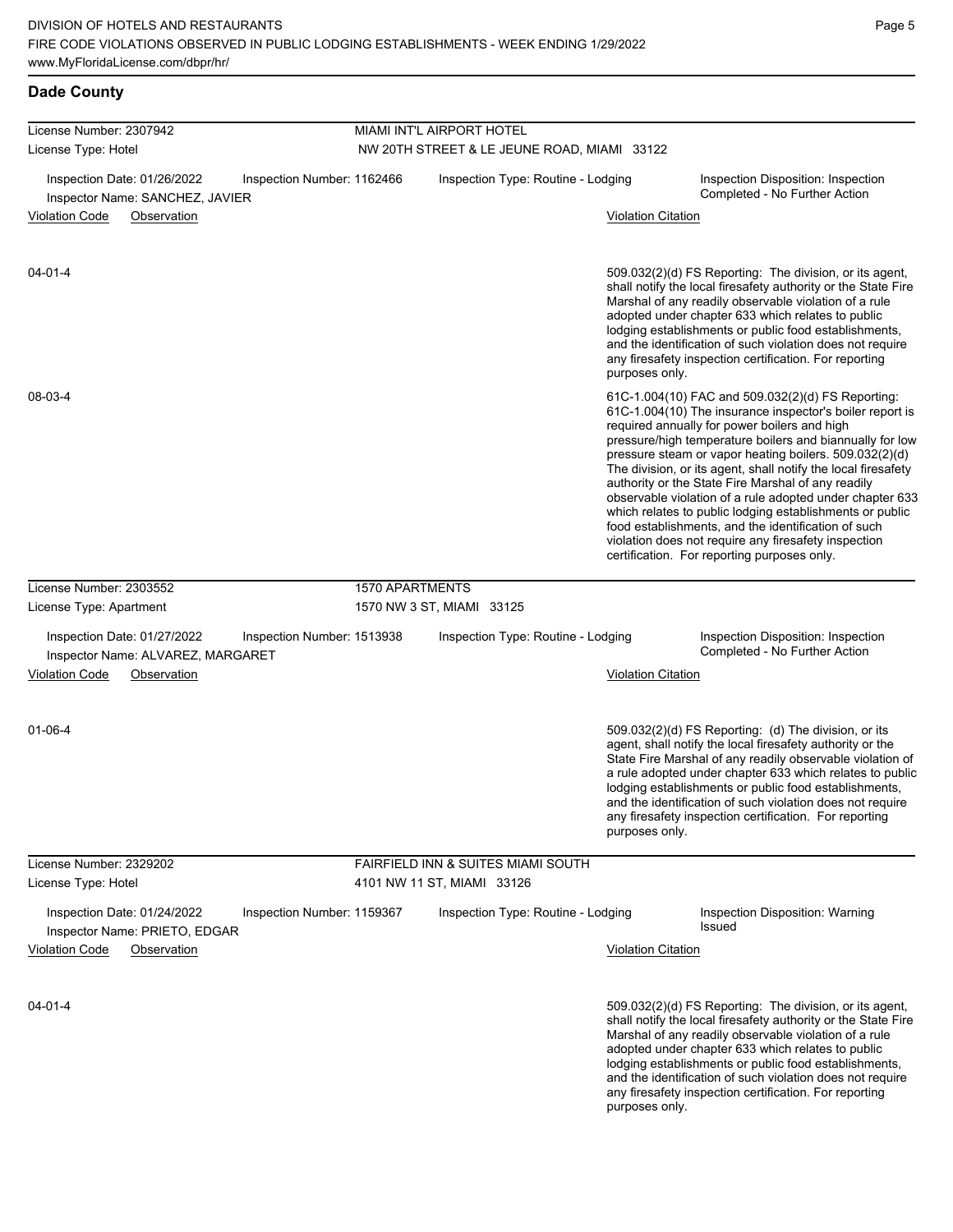violation does not require any firesafety inspection certification. For reporting purposes only.

| <b>Dade County</b>                                                                                      |                            |                                                            |                           |                                                                                                                                                                                                                                                                                                                                                                                                                                                                                                                                                                                           |  |  |
|---------------------------------------------------------------------------------------------------------|----------------------------|------------------------------------------------------------|---------------------------|-------------------------------------------------------------------------------------------------------------------------------------------------------------------------------------------------------------------------------------------------------------------------------------------------------------------------------------------------------------------------------------------------------------------------------------------------------------------------------------------------------------------------------------------------------------------------------------------|--|--|
| License Number: 2315545<br>License Type: Apartment                                                      |                            | <b>1118 MULTIFAMILY LLC</b><br>1118 SW 6 ST, MIAMI 33130   |                           |                                                                                                                                                                                                                                                                                                                                                                                                                                                                                                                                                                                           |  |  |
| Inspection Date: 01/26/2022<br>Inspector Name: CABANAS, NATALIE<br><b>Violation Code</b><br>Observation | Inspection Number: 1521679 | Inspection Type: Routine - Lodging                         | <b>Violation Citation</b> | Inspection Disposition: Inspection<br>Completed - No Further Action                                                                                                                                                                                                                                                                                                                                                                                                                                                                                                                       |  |  |
| $01 - 05 - 4$                                                                                           |                            |                                                            |                           | 509.032(2)(d) FS Reporting: (d) The division, or its                                                                                                                                                                                                                                                                                                                                                                                                                                                                                                                                      |  |  |
|                                                                                                         |                            |                                                            | purposes only.            | agent, shall notify the local firesafety authority or the<br>State Fire Marshal of any readily observable violation of<br>a rule adopted under chapter 633 which relates to public<br>lodging establishments or public food establishments,<br>and the identification of such violation does not require<br>any firesafety inspection certification. For reporting                                                                                                                                                                                                                        |  |  |
| License Number: 2329065                                                                                 | ROME3                      |                                                            |                           |                                                                                                                                                                                                                                                                                                                                                                                                                                                                                                                                                                                           |  |  |
| License Type: Apartment                                                                                 |                            | 523 SW 7 AV, MIAMI 33130                                   |                           |                                                                                                                                                                                                                                                                                                                                                                                                                                                                                                                                                                                           |  |  |
| Inspection Date: 01/28/2022<br>Inspector Name: CABANAS, NATALIE                                         | Inspection Number: 1519841 | Inspection Type: Routine - Lodging                         |                           | Inspection Disposition: Inspection<br>Completed - No Further Action                                                                                                                                                                                                                                                                                                                                                                                                                                                                                                                       |  |  |
| <b>Violation Code</b><br>Observation                                                                    |                            |                                                            | <b>Violation Citation</b> |                                                                                                                                                                                                                                                                                                                                                                                                                                                                                                                                                                                           |  |  |
| $01 - 05 - 4$                                                                                           |                            |                                                            | purposes only.            | 509.032(2)(d) FS Reporting: (d) The division, or its<br>agent, shall notify the local firesafety authority or the<br>State Fire Marshal of any readily observable violation of<br>a rule adopted under chapter 633 which relates to public<br>lodging establishments or public food establishments,<br>and the identification of such violation does not require<br>any firesafety inspection certification. For reporting                                                                                                                                                                |  |  |
| License Number: 2329470                                                                                 |                            | HOTEL INDIGO MIAMI BRICKELL / ATWELL SUITES MIAMI BRICKELL |                           |                                                                                                                                                                                                                                                                                                                                                                                                                                                                                                                                                                                           |  |  |
| License Type: Hotel                                                                                     |                            | 145 SW 11 ST, MIAMI 33130                                  |                           |                                                                                                                                                                                                                                                                                                                                                                                                                                                                                                                                                                                           |  |  |
| Inspection Date: 01/25/2022<br>Inspector Name: CABANAS, NATALIE                                         | Inspection Number: 1162410 | Inspection Type: Routine - Lodging                         |                           | Inspection Disposition: Warning<br><b>Issued</b>                                                                                                                                                                                                                                                                                                                                                                                                                                                                                                                                          |  |  |
| <b>Violation Code</b><br>Observation                                                                    |                            |                                                            | <b>Violation Citation</b> |                                                                                                                                                                                                                                                                                                                                                                                                                                                                                                                                                                                           |  |  |
| 08-03-4                                                                                                 |                            |                                                            |                           | 61C-1.004(10) FAC and 509.032(2)(d) FS Reporting:<br>61C-1.004(10) The insurance inspector's boiler report is<br>required annually for power boilers and high<br>pressure/high temperature boilers and biannually for low<br>pressure steam or vapor heating boilers. 509.032(2)(d)<br>The division, or its agent, shall notify the local firesafety<br>authority or the State Fire Marshal of any readily<br>observable violation of a rule adopted under chapter 633<br>which relates to public lodging establishments or public<br>food establishments, and the identification of such |  |  |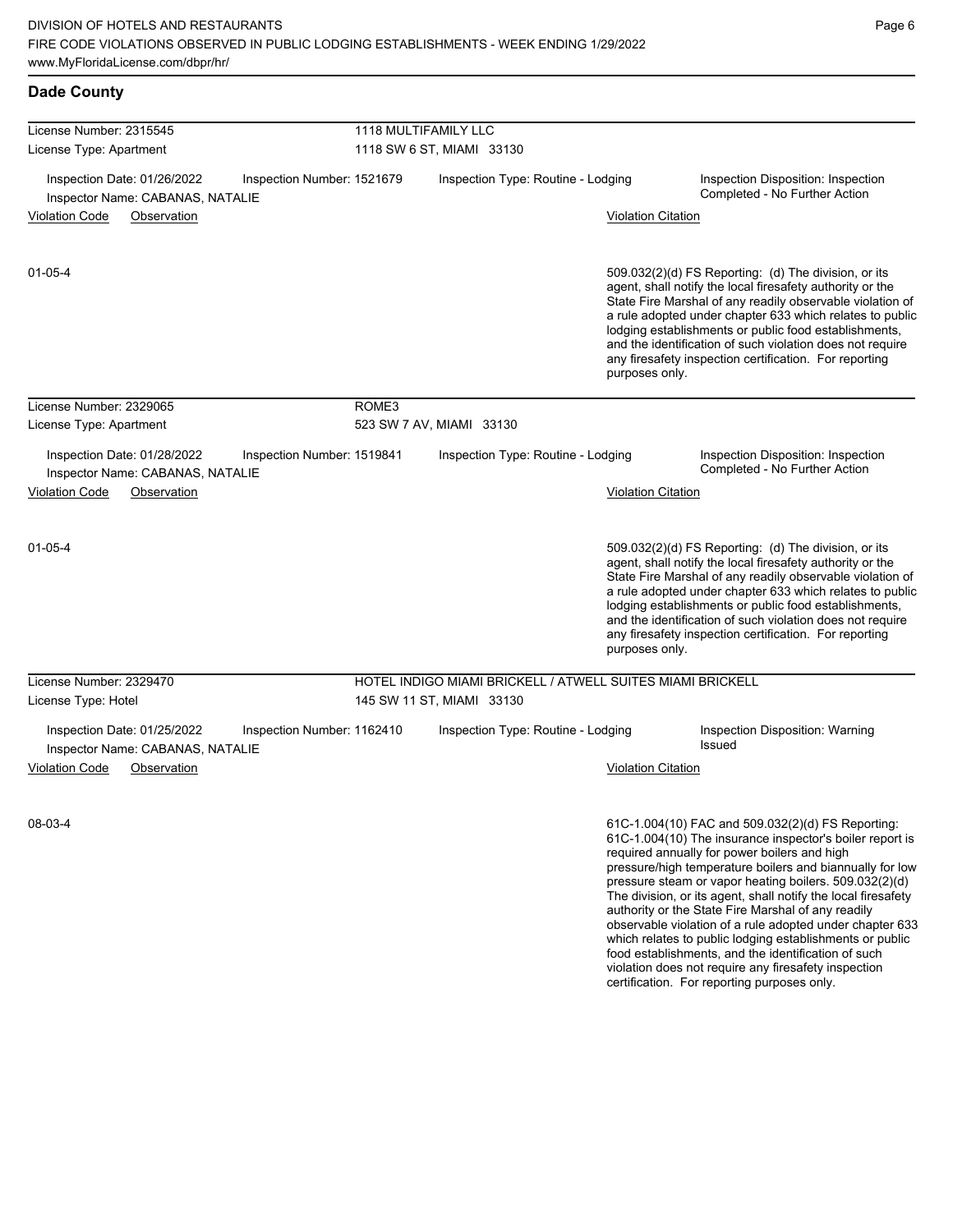| License Number: 2329214                                          |                            | THE GABRIEL HOTEL MIAMI                          |                           |                                                                                                                                                                                                                                                                                                                                                                                                                        |
|------------------------------------------------------------------|----------------------------|--------------------------------------------------|---------------------------|------------------------------------------------------------------------------------------------------------------------------------------------------------------------------------------------------------------------------------------------------------------------------------------------------------------------------------------------------------------------------------------------------------------------|
| License Type: Hotel                                              |                            | 1100 BISCAYNE BLVD, MIAMI 33132                  |                           |                                                                                                                                                                                                                                                                                                                                                                                                                        |
| Inspection Date: 01/24/2022<br>Inspector Name: CUDEMOS, VIRNA    | Inspection Number: 1162408 | Inspection Type: Routine - Lodging               |                           | Inspection Disposition: Inspection<br>Completed - No Further Action                                                                                                                                                                                                                                                                                                                                                    |
| <b>Violation Code</b><br>Observation                             |                            |                                                  | <b>Violation Citation</b> |                                                                                                                                                                                                                                                                                                                                                                                                                        |
| 04-07-4                                                          |                            |                                                  | purposes only.            | 509.032(2)(d) FS Reporting: The division, or its agent,<br>shall notify the local firesafety authority or the State Fire<br>Marshal of any readily observable violation of a rule<br>adopted under chapter 633 which relates to public<br>lodging establishments or public food establishments,<br>and the identification of such violation does not require<br>any firesafety inspection certification. For reporting |
| License Number: 2330719                                          |                            | <b>BEZEL MIAMI WORLDCENTER</b>                   |                           |                                                                                                                                                                                                                                                                                                                                                                                                                        |
| License Type: Apartment                                          |                            | 650 NE 2ND AVE, MIAMI 33132                      |                           |                                                                                                                                                                                                                                                                                                                                                                                                                        |
| Inspection Date: 01/27/2022<br>Inspector Name: CUDEMOS, VIRNA    | Inspection Number: 1533613 | Inspection Type: Lodging-Licensing<br>Inspection |                           | Inspection Disposition: Inspection<br>Completed - No Further Action                                                                                                                                                                                                                                                                                                                                                    |
| <b>Violation Code</b><br>Observation                             |                            |                                                  | <b>Violation Citation</b> |                                                                                                                                                                                                                                                                                                                                                                                                                        |
| $04 - 01 - 4$                                                    |                            |                                                  | purposes only.            | 509.032(2)(d) FS Reporting: The division, or its agent,<br>shall notify the local firesafety authority or the State Fire<br>Marshal of any readily observable violation of a rule<br>adopted under chapter 633 which relates to public<br>lodging establishments or public food establishments,<br>and the identification of such violation does not require<br>any firesafety inspection certification. For reporting |
| License Number: 2328182                                          |                            | <b>MARRIOTT STANTON SOUTH BEACH</b>              |                           |                                                                                                                                                                                                                                                                                                                                                                                                                        |
| License Type: Hotel                                              |                            | 161 OCEAN DR, MIAMI BEACH 33139                  |                           |                                                                                                                                                                                                                                                                                                                                                                                                                        |
| Inspection Date: 01/24/2022<br>Inspector Name: WILLIAMS, ALFREDA | Inspection Number: 1164047 | Inspection Type: Complaint Full                  |                           | Inspection Disposition: Warning<br>Issued                                                                                                                                                                                                                                                                                                                                                                              |
| <b>Violation Code</b><br>Observation                             |                            |                                                  | <b>Violation Citation</b> |                                                                                                                                                                                                                                                                                                                                                                                                                        |
| $04 - 01 - 4$                                                    |                            |                                                  |                           | 509.032(2)(d) FS Reporting: The division, or its agent,<br>shall notify the local firesafety authority or the State Fire<br>Marshal of any readily observable violation of a rule<br>adopted under chapter 633 which relates to public<br>lodging establishments or public food establishments,                                                                                                                        |

and the identification of such violation does not require any firesafety inspection certification. For reporting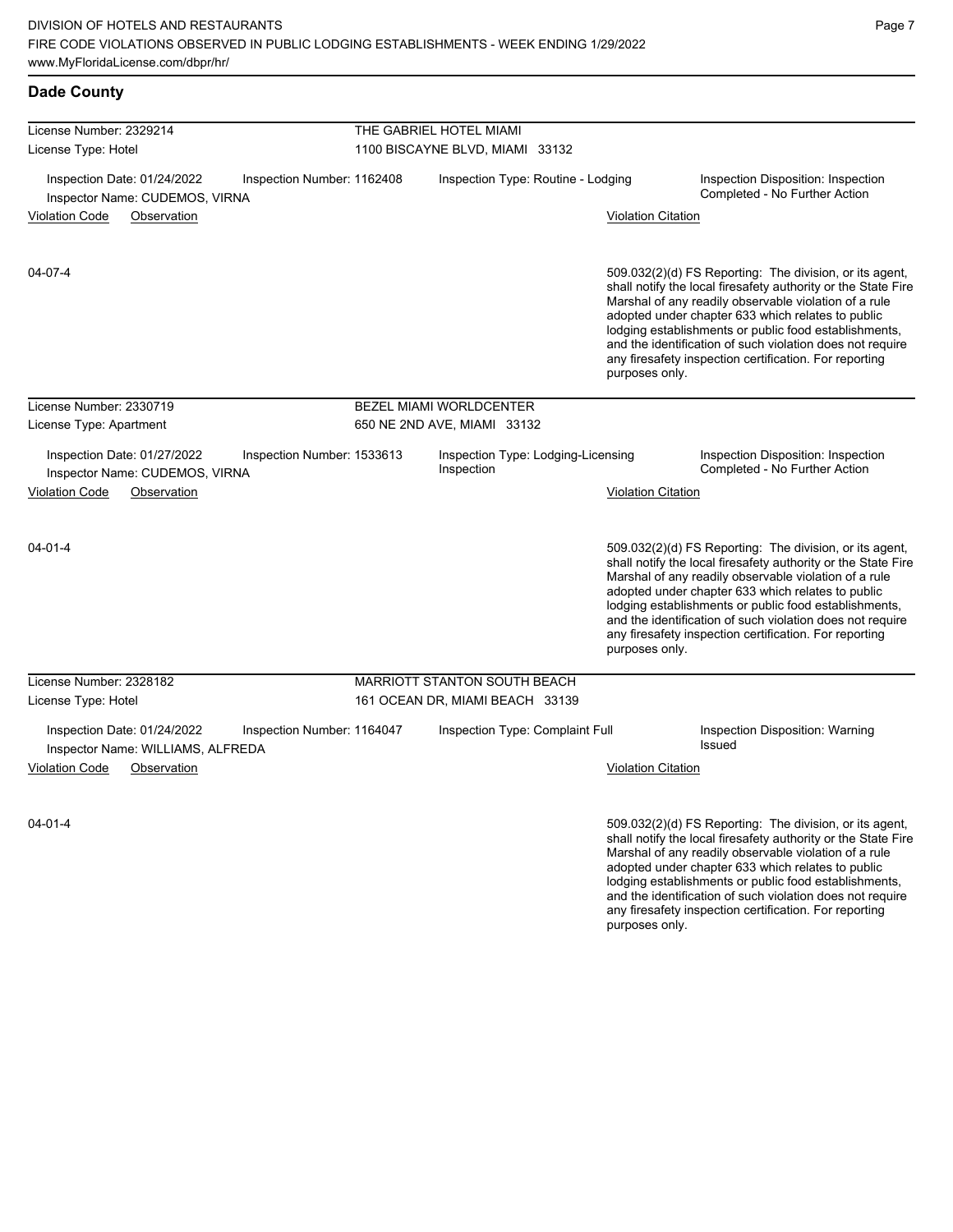**Dade County**

any firesafety inspection certification. For reporting

| License Number: 2304345                                                                      |                                    | HOLIDAY INN MIAMI BEACH OCEANFRONT                                                                        |                           |                                                                                                                                                                                                                                                                                                                                                                                                                                                                                                                                                                                                                                                                                                  |
|----------------------------------------------------------------------------------------------|------------------------------------|-----------------------------------------------------------------------------------------------------------|---------------------------|--------------------------------------------------------------------------------------------------------------------------------------------------------------------------------------------------------------------------------------------------------------------------------------------------------------------------------------------------------------------------------------------------------------------------------------------------------------------------------------------------------------------------------------------------------------------------------------------------------------------------------------------------------------------------------------------------|
| License Type: Hotel                                                                          |                                    | 4333 COLLINS AVE, MIAMI BEACH 33140                                                                       |                           |                                                                                                                                                                                                                                                                                                                                                                                                                                                                                                                                                                                                                                                                                                  |
| Inspection Date: 01/26/2022<br>Inspection Number: 1162704<br>Inspector Name: UNZAGA, MILADYS | Inspection Type: Routine - Lodging |                                                                                                           |                           | Inspection Disposition: Inspection<br>Completed - No Further Action                                                                                                                                                                                                                                                                                                                                                                                                                                                                                                                                                                                                                              |
| <b>Violation Code</b><br>Observation                                                         |                                    |                                                                                                           | <b>Violation Citation</b> |                                                                                                                                                                                                                                                                                                                                                                                                                                                                                                                                                                                                                                                                                                  |
| 08-03-4                                                                                      |                                    |                                                                                                           |                           | 61C-1.004(10) FAC and 509.032(2)(d) FS Reporting:<br>61C-1.004(10) The insurance inspector's boiler report is<br>required annually for power boilers and high<br>pressure/high temperature boilers and biannually for low<br>pressure steam or vapor heating boilers. 509.032(2)(d)<br>The division, or its agent, shall notify the local firesafety<br>authority or the State Fire Marshal of any readily<br>observable violation of a rule adopted under chapter 633<br>which relates to public lodging establishments or public<br>food establishments, and the identification of such<br>violation does not require any firesafety inspection<br>certification. For reporting purposes only. |
| 08-04-4                                                                                      |                                    |                                                                                                           |                           | 61C-1.004(10) FAC and 509.032(2)(d) FS Reporting:<br>61C-1.004(10) The insurance inspector's boiler report<br>shall be posted in the boiler room. 509.032(2)(d) The<br>division, or its agent, shall notify the local firesafety<br>authority or the State Fire Marshal of any readily<br>observable violation of a rule adopted under chapter 633<br>which relates to public lodging establishments or public<br>food establishments, and the identification of such<br>violation does not require any firesafety inspection<br>certification. For reporting purposes only.                                                                                                                     |
| License Number: 2326446                                                                      |                                    | RADISSON HOTEL MIAMI BEACH                                                                                |                           |                                                                                                                                                                                                                                                                                                                                                                                                                                                                                                                                                                                                                                                                                                  |
| License Type: Hotel                                                                          |                                    | 4343 COLLINS AVE, MIAMI BEACH 33140                                                                       |                           |                                                                                                                                                                                                                                                                                                                                                                                                                                                                                                                                                                                                                                                                                                  |
| Inspection Date: 01/26/2022<br>Inspection Number: 1162476<br>Inspector Name: UNZAGA, MILADYS |                                    | Inspection Type: Routine - Lodging<br>Inspection Disposition: Inspection<br>Completed - No Further Action |                           |                                                                                                                                                                                                                                                                                                                                                                                                                                                                                                                                                                                                                                                                                                  |
| <b>Violation Code</b><br>Observation                                                         |                                    |                                                                                                           | <b>Violation Citation</b> |                                                                                                                                                                                                                                                                                                                                                                                                                                                                                                                                                                                                                                                                                                  |
| 08-01-4                                                                                      |                                    |                                                                                                           |                           | 61C-1.004(10) FAC and 509.032(2)(d) FS Reporting:<br>61C-1.004(10) The insurance inspector's boiler report is<br>required annually for power boilers and high<br>pressure/high temperature boilers and biannually for low<br>pressure steam or vapor heating boilers. 509.032(2)(d)<br>The division, or its agent, shall notify the local firesafety<br>authority or the State Fire Marshal of any readily<br>observable violation of a rule adopted under chapter 633<br>which relates to public lodging establishments or public<br>food establishments, and the identification of such<br>violation does not require any firesafety inspection<br>certification. For reporting purposes only. |
| License Number: 2308287                                                                      | ARENA ONE LLC                      |                                                                                                           |                           |                                                                                                                                                                                                                                                                                                                                                                                                                                                                                                                                                                                                                                                                                                  |
| License Type: Apartment                                                                      |                                    | 7746 CARLYLE AVE, MIAMI BEACH 33141                                                                       |                           |                                                                                                                                                                                                                                                                                                                                                                                                                                                                                                                                                                                                                                                                                                  |
| Inspection Date: 01/21/2022<br>Inspection Number: 1531274<br>Inspector Name: PRIETO, VICENTE |                                    | Inspection Type: Routine - Lodging                                                                        |                           | Inspection Disposition: Inspection<br>Completed - No Further Action                                                                                                                                                                                                                                                                                                                                                                                                                                                                                                                                                                                                                              |
| <b>Violation Code</b><br>Observation                                                         |                                    |                                                                                                           | <b>Violation Citation</b> |                                                                                                                                                                                                                                                                                                                                                                                                                                                                                                                                                                                                                                                                                                  |
| $01 - 06 - 4$                                                                                |                                    |                                                                                                           |                           | 509.032(2)(d) FS Reporting: (d) The division, or its<br>agent, shall notify the local firesafety authority or the<br>State Fire Marshal of any readily observable violation of<br>a rule adopted under chapter 633 which relates to public<br>lodging establishments or public food establishments,<br>and the identification of such violation does not require                                                                                                                                                                                                                                                                                                                                 |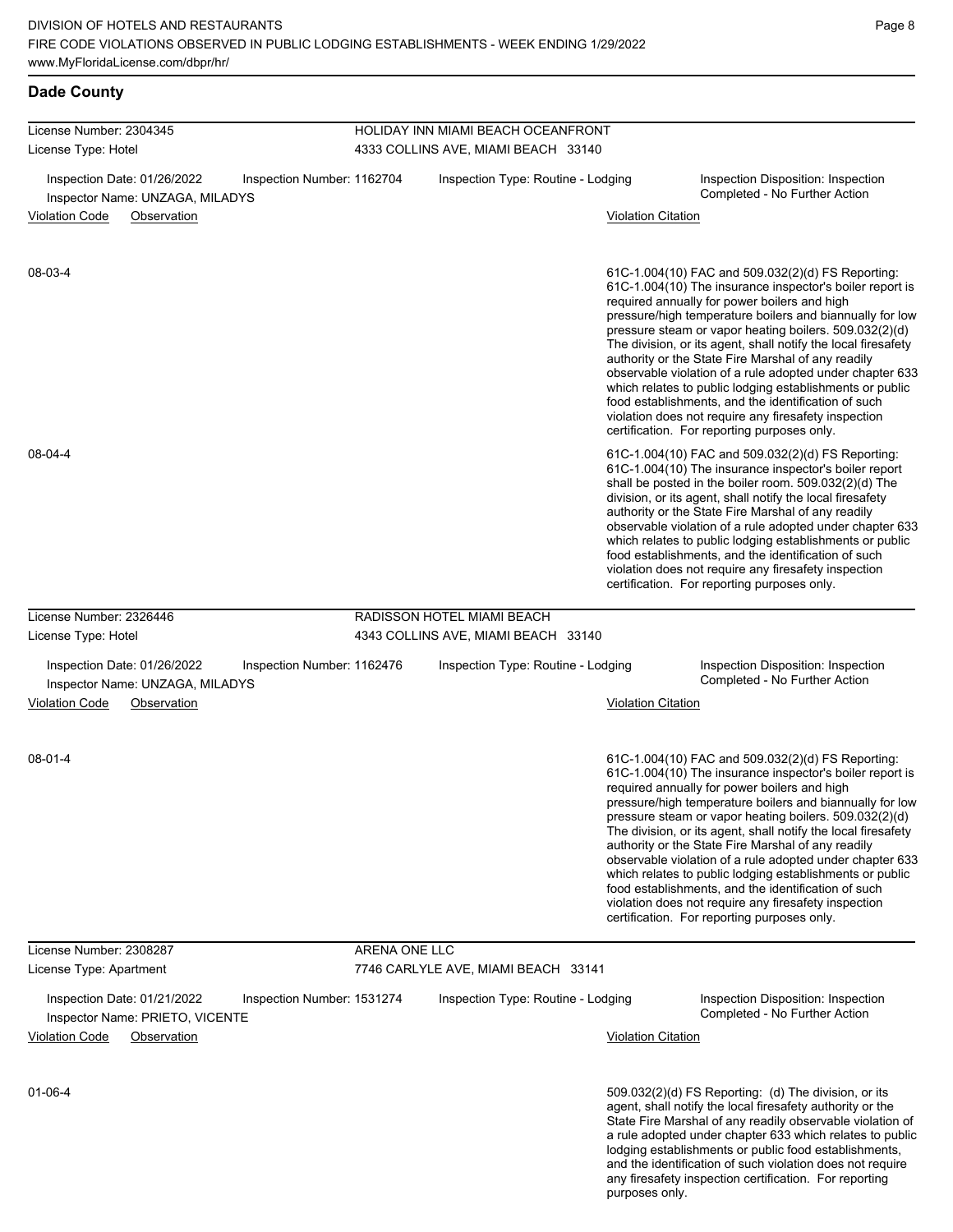**Dade County**

any firesafety inspection certification. For reporting

| License Number: 2306103                                                                        |                       | SEA VIEW HOTEL (THE)                          |                           |                                                                                                                                                                                                                                                                                                                                                                                                                            |  |  |  |
|------------------------------------------------------------------------------------------------|-----------------------|-----------------------------------------------|---------------------------|----------------------------------------------------------------------------------------------------------------------------------------------------------------------------------------------------------------------------------------------------------------------------------------------------------------------------------------------------------------------------------------------------------------------------|--|--|--|
| License Type: Hotel                                                                            |                       | 9909 COLLINS AVE, MIAMI BEACH 331541808       |                           |                                                                                                                                                                                                                                                                                                                                                                                                                            |  |  |  |
| Inspection Date: 01/26/2022<br>Inspection Number: 1162393<br>Inspector Name: PRIETO, VICENTE   |                       | Inspection Type: Routine - Lodging            |                           | Inspection Disposition: Inspection<br>Completed - No Further Action                                                                                                                                                                                                                                                                                                                                                        |  |  |  |
| <b>Violation Code</b><br>Observation                                                           |                       |                                               | <b>Violation Citation</b> |                                                                                                                                                                                                                                                                                                                                                                                                                            |  |  |  |
| $04 - 01 - 4$                                                                                  |                       |                                               | purposes only.            | 509.032(2)(d) FS Reporting: The division, or its agent,<br>shall notify the local firesafety authority or the State Fire<br>Marshal of any readily observable violation of a rule<br>adopted under chapter 633 which relates to public<br>lodging establishments or public food establishments,<br>and the identification of such violation does not require<br>any firesafety inspection certification. For reporting     |  |  |  |
| License Number: 2311298                                                                        | <b>T P APARTMENTS</b> |                                               |                           |                                                                                                                                                                                                                                                                                                                                                                                                                            |  |  |  |
| License Type: Apartment                                                                        |                       | 6705 SW 44 ST #16, MIAMI 331554740            |                           |                                                                                                                                                                                                                                                                                                                                                                                                                            |  |  |  |
| Inspection Date: 01/28/2022<br>Inspection Number: 1525227<br>Inspector Name: ELDER, AUDREY     |                       | Inspection Type: Routine - Lodging            |                           | Inspection Disposition: Administrative<br>complaint recommended                                                                                                                                                                                                                                                                                                                                                            |  |  |  |
| <b>Violation Code</b><br>Observation                                                           |                       |                                               | <b>Violation Citation</b> |                                                                                                                                                                                                                                                                                                                                                                                                                            |  |  |  |
| $01 - 02 - 4$                                                                                  |                       |                                               | purposes only.            | 509.032(2)(d) FS Reporting: (d) The division, or its<br>agent, shall notify the local firesafety authority or the<br>State Fire Marshal of any readily observable violation of<br>a rule adopted under chapter 633 which relates to public<br>lodging establishments or public food establishments,<br>and the identification of such violation does not require<br>any firesafety inspection certification. For reporting |  |  |  |
| License Number: 2328246                                                                        |                       | DOUBLETREE BY HILTON OCEAN POINT RESORT & SPA |                           |                                                                                                                                                                                                                                                                                                                                                                                                                            |  |  |  |
| License Type: Hotel                                                                            |                       | 17375 COLLINS AVE, SUNNY ISLES BEACH 33160    |                           |                                                                                                                                                                                                                                                                                                                                                                                                                            |  |  |  |
| Inspection Date: 01/27/2022<br>Inspection Number: 1162749<br>Inspector Name: TAYLOR, JOHN      |                       | Inspection Type: Routine - Lodging            |                           | Inspection Disposition: Inspection<br>Completed - No Further Action                                                                                                                                                                                                                                                                                                                                                        |  |  |  |
| <b>Violation Code</b><br>Observation                                                           |                       |                                               | Violation Citation        |                                                                                                                                                                                                                                                                                                                                                                                                                            |  |  |  |
| $04 - 01 - 4$                                                                                  |                       |                                               | purposes only.            | 509.032(2)(d) FS Reporting: The division, or its agent,<br>shall notify the local firesafety authority or the State Fire<br>Marshal of any readily observable violation of a rule<br>adopted under chapter 633 which relates to public<br>lodging establishments or public food establishments,<br>and the identification of such violation does not require<br>any firesafety inspection certification. For reporting     |  |  |  |
| License Number: 2329183                                                                        |                       | COURTYARD BY MARRIOTT MIAMI DOLPHIN MALL      |                           |                                                                                                                                                                                                                                                                                                                                                                                                                            |  |  |  |
| License Type: Hotel                                                                            |                       | 11275 NW 12 ST, MIAMI 33172                   |                           |                                                                                                                                                                                                                                                                                                                                                                                                                            |  |  |  |
| Inspection Date: 01/26/2022<br>Inspection Number: 1161933<br>Inspector Name: ALVAREZ, MARGARET |                       | Inspection Type: Routine - Lodging            |                           | Inspection Disposition: Administrative<br>complaint recommended                                                                                                                                                                                                                                                                                                                                                            |  |  |  |
| <b>Violation Code</b><br>Observation                                                           |                       |                                               | <b>Violation Citation</b> |                                                                                                                                                                                                                                                                                                                                                                                                                            |  |  |  |
| $04 - 01 - 4$                                                                                  |                       |                                               |                           | 509.032(2)(d) FS Reporting: The division, or its agent,<br>shall notify the local firesafety authority or the State Fire<br>Marshal of any readily observable violation of a rule<br>adopted under chapter 633 which relates to public<br>lodging establishments or public food establishments,<br>and the identification of such violation does not require                                                               |  |  |  |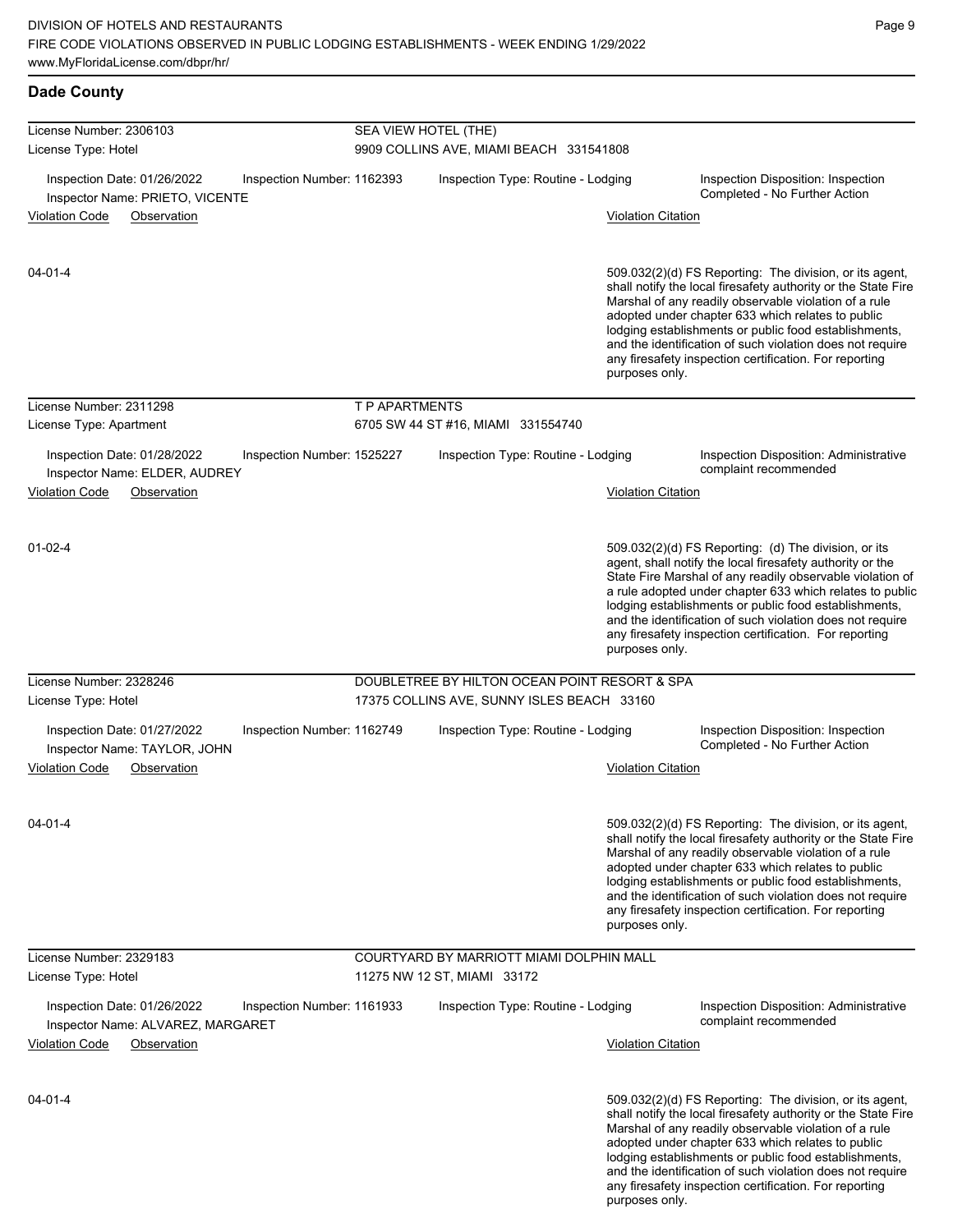| <b>Dade County</b>                                                                                                                |                                         |                                                                                                                                                                                                                                                                                                                                                                                                                                          |  |  |  |  |
|-----------------------------------------------------------------------------------------------------------------------------------|-----------------------------------------|------------------------------------------------------------------------------------------------------------------------------------------------------------------------------------------------------------------------------------------------------------------------------------------------------------------------------------------------------------------------------------------------------------------------------------------|--|--|--|--|
| License Number: 2329376                                                                                                           |                                         | WOODSPRING SUITES MIAMI SOUTHWEST                                                                                                                                                                                                                                                                                                                                                                                                        |  |  |  |  |
| License Type: Hotel                                                                                                               | 16055 SW 117 AVE, MIAMI 33177           |                                                                                                                                                                                                                                                                                                                                                                                                                                          |  |  |  |  |
| Inspection Date: 01/28/2022<br>Inspection Number: 1162881<br>Inspector Name: LODENQUAI, BARRINGTON                                | Inspection Type: Routine - Lodging      | Inspection Disposition: Warning<br>Issued                                                                                                                                                                                                                                                                                                                                                                                                |  |  |  |  |
| <b>Violation Code</b><br>Observation                                                                                              |                                         | <b>Violation Citation</b>                                                                                                                                                                                                                                                                                                                                                                                                                |  |  |  |  |
| $04 - 01 - 4$                                                                                                                     |                                         | 509.032(2)(d) FS Reporting: The division, or its agent,<br>shall notify the local firesafety authority or the State Fire<br>Marshal of any readily observable violation of a rule<br>adopted under chapter 633 which relates to public<br>lodging establishments or public food establishments,<br>and the identification of such violation does not require<br>any firesafety inspection certification. For reporting<br>purposes only. |  |  |  |  |
| License Number: 2328934                                                                                                           | <b>RESIDENCE INN AT AVENTURA MALL</b>   |                                                                                                                                                                                                                                                                                                                                                                                                                                          |  |  |  |  |
| License Type: Hotel                                                                                                               | 19900 W COUNTRY CLUB DR, AVENTURA 33180 |                                                                                                                                                                                                                                                                                                                                                                                                                                          |  |  |  |  |
| Inspection Date: 01/21/2022<br>Inspection Number: 1162563<br>Inspector Name: TAYLOR, JOHN<br><b>Violation Code</b><br>Observation | Inspection Type: Routine - Lodging      | Inspection Disposition: Inspection<br>Completed - No Further Action<br><b>Violation Citation</b>                                                                                                                                                                                                                                                                                                                                         |  |  |  |  |
| $04 - 01 - 4$                                                                                                                     |                                         | 509.032(2)(d) FS Reporting: The division, or its agent,<br>shall notify the local firesafety authority or the State Fire                                                                                                                                                                                                                                                                                                                 |  |  |  |  |

igent, te Fire Marshal of any readily observable violation of a rule adopted under chapter 633 which relates to public lodging establishments or public food establishments, and the identification of such violation does not require any firesafety inspection certification. For reporting purposes only.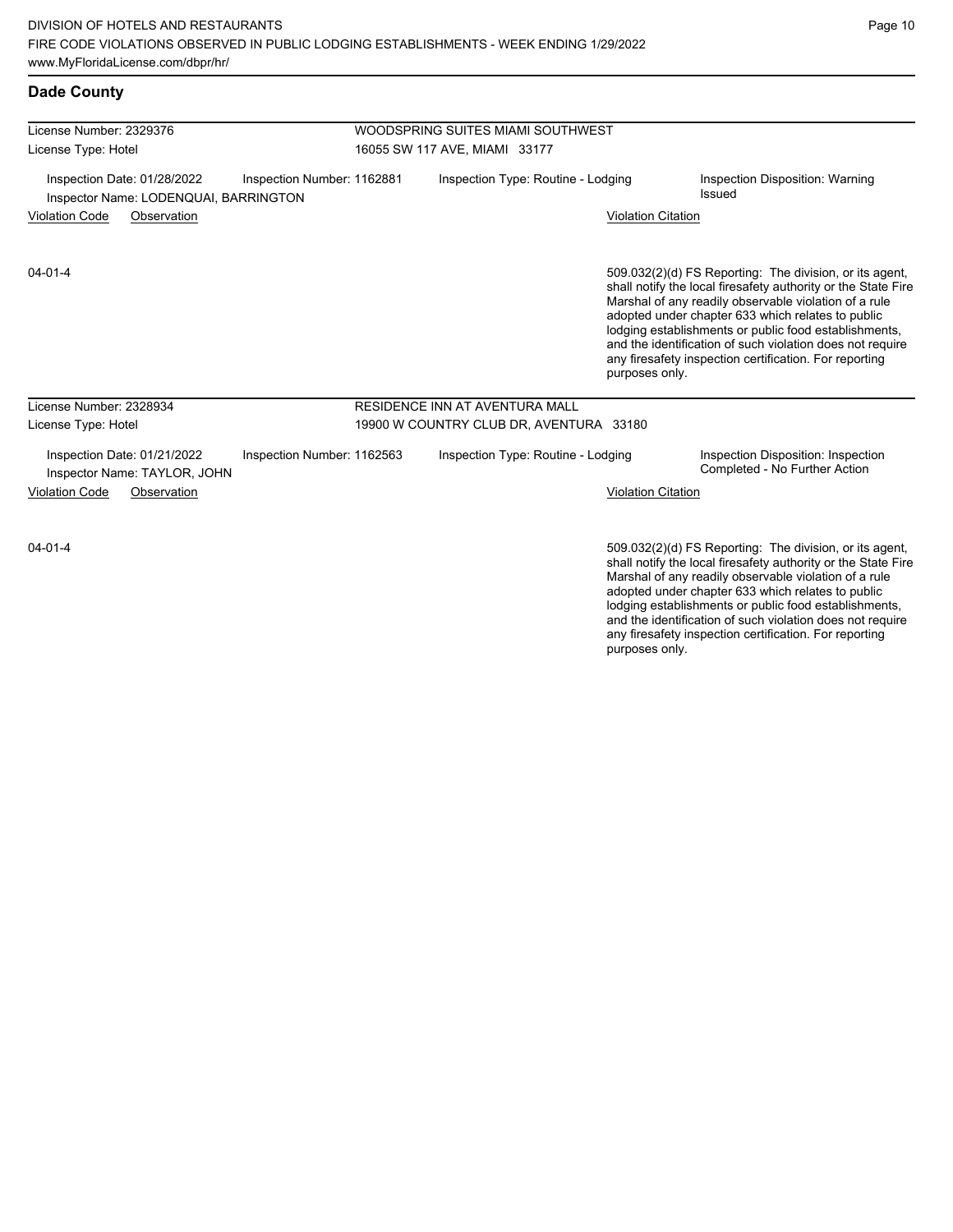## **Duval County**

| License Number: 2611854                                                                                                            |                            | OAK HAMMOCK APARTMENTS                           |                           |                                                                                                                                                                                                                                                                                                                                                                                                                                                                                                                                                                                                                                                                                                  |  |
|------------------------------------------------------------------------------------------------------------------------------------|----------------------------|--------------------------------------------------|---------------------------|--------------------------------------------------------------------------------------------------------------------------------------------------------------------------------------------------------------------------------------------------------------------------------------------------------------------------------------------------------------------------------------------------------------------------------------------------------------------------------------------------------------------------------------------------------------------------------------------------------------------------------------------------------------------------------------------------|--|
| License Type: Apartment                                                                                                            |                            | 500 ACME ST, JACKSONVILLE 32211                  |                           |                                                                                                                                                                                                                                                                                                                                                                                                                                                                                                                                                                                                                                                                                                  |  |
| Inspection Date: 01/25/2022<br>Inspection Number: 1533425<br>Inspector Name: THOMAS, PHILIP                                        |                            | Inspection Type: Lodging-Licensing<br>Inspection |                           | Inspection Disposition: Call Back -<br>Extension given, pending                                                                                                                                                                                                                                                                                                                                                                                                                                                                                                                                                                                                                                  |  |
| <b>Violation Code</b><br>Observation                                                                                               |                            |                                                  | <b>Violation Citation</b> |                                                                                                                                                                                                                                                                                                                                                                                                                                                                                                                                                                                                                                                                                                  |  |
|                                                                                                                                    |                            |                                                  |                           |                                                                                                                                                                                                                                                                                                                                                                                                                                                                                                                                                                                                                                                                                                  |  |
| $12 - 04 - 4$                                                                                                                      |                            |                                                  | good repair.              | 61C-1.004(5) FAC High Priority: All building structural<br>components, attachments and fixtures shall be kept in                                                                                                                                                                                                                                                                                                                                                                                                                                                                                                                                                                                 |  |
| License Number: 2612227                                                                                                            |                            |                                                  |                           |                                                                                                                                                                                                                                                                                                                                                                                                                                                                                                                                                                                                                                                                                                  |  |
| License Type: Hotel                                                                                                                | LA QUINTA INN #969         | 4686 LENOIR AVE S, JACKSONVILLE 32216            |                           |                                                                                                                                                                                                                                                                                                                                                                                                                                                                                                                                                                                                                                                                                                  |  |
| Inspection Date: 01/28/2022<br>Inspection Number: 1163462<br>Inspector Name: VILBRUN, JOSUE                                        |                            | Inspection Type: Routine - Lodging               |                           | Inspection Disposition: Inspection<br>Completed - No Further Action                                                                                                                                                                                                                                                                                                                                                                                                                                                                                                                                                                                                                              |  |
| <b>Violation Code</b><br>Observation                                                                                               |                            |                                                  | <b>Violation Citation</b> |                                                                                                                                                                                                                                                                                                                                                                                                                                                                                                                                                                                                                                                                                                  |  |
| 08-01-4                                                                                                                            |                            |                                                  |                           | 61C-1.004(10) FAC and 509.032(2)(d) FS Reporting:<br>61C-1.004(10) The insurance inspector's boiler report is<br>required annually for power boilers and high<br>pressure/high temperature boilers and biannually for low<br>pressure steam or vapor heating boilers. 509.032(2)(d)<br>The division, or its agent, shall notify the local firesafety<br>authority or the State Fire Marshal of any readily<br>observable violation of a rule adopted under chapter 633<br>which relates to public lodging establishments or public<br>food establishments, and the identification of such<br>violation does not require any firesafety inspection<br>certification. For reporting purposes only. |  |
| License Number: 2607093<br>License Type: Motel                                                                                     | <b>QUALITY INN AIRPORT</b> | 1351 AIRPORT RD, JACKSONVILLE 32218              |                           |                                                                                                                                                                                                                                                                                                                                                                                                                                                                                                                                                                                                                                                                                                  |  |
| Inspection Date: 01/24/2022<br>Inspection Number: 1222193<br>Inspector Name: PERRY, DENNIS<br><b>Violation Code</b><br>Observation |                            | Inspection Type: Routine - Lodging               | <b>Violation Citation</b> | Inspection Disposition: Warning<br>Issued                                                                                                                                                                                                                                                                                                                                                                                                                                                                                                                                                                                                                                                        |  |
| 04-02-4                                                                                                                            |                            |                                                  |                           | 509.215(1) and (2) and 509.032(2)(d) FS Reporting:<br>509.215(1) Each guest room shall be equipped with an<br>approved listed single-station smoke detector meeting<br>the minimum requirements of NFPA-74 Standards for<br>the Installation, Maintenance and Use of Household Fire<br>Warning Equipment. (2) The building has smoke<br>detectors in each guest room individually annunciating<br>to a panel at a supervised location. 509.032(2)(d) The<br>division, or its agent, shall notify the local firesafety<br>authority or the State Fire Marshal of any readily<br>observable violation of a rule adopted under chapter 633                                                          |  |

Page 11

which relates to public lodging establishments or public food establishments, and the identification of such violation does not require any firesafety inspection certification. For reporting purposes only.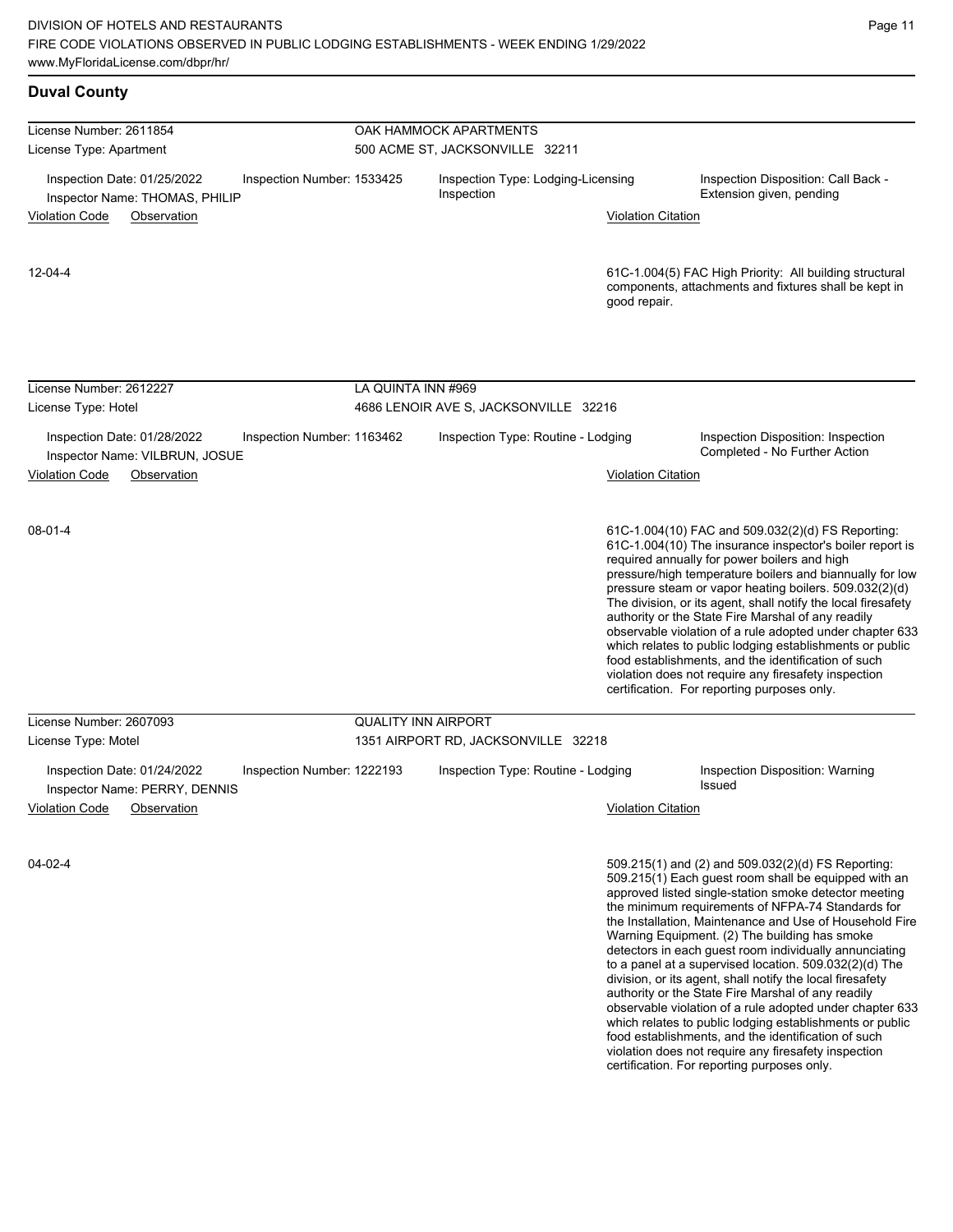## **Hernando County**

License Number: 3700978 License Type: Apartment HTG FREEDOM LLC 932 FREEDOM WAY, BROOKSVILLE 34601 Inspection Date: 01/24/2022 Inspection Number: 1522325 Inspection Type: Routine - Lodging Inspection Disposition: Warning<br>Inspector Name: COLE CARPIELLE Inspector Name: COLE, GABRIELLE Violation Code Observation Violation Citation

01-02-4

509.032(2)(d) FS Reporting: (d) The division, or its agent, shall notify the local firesafety authority or the State Fire Marshal of any readily observable violation of a rule adopted under chapter 633 which relates to public lodging establishments or public food establishments, and the identification of such violation does not require any firesafety inspection certification. For reporting purposes only.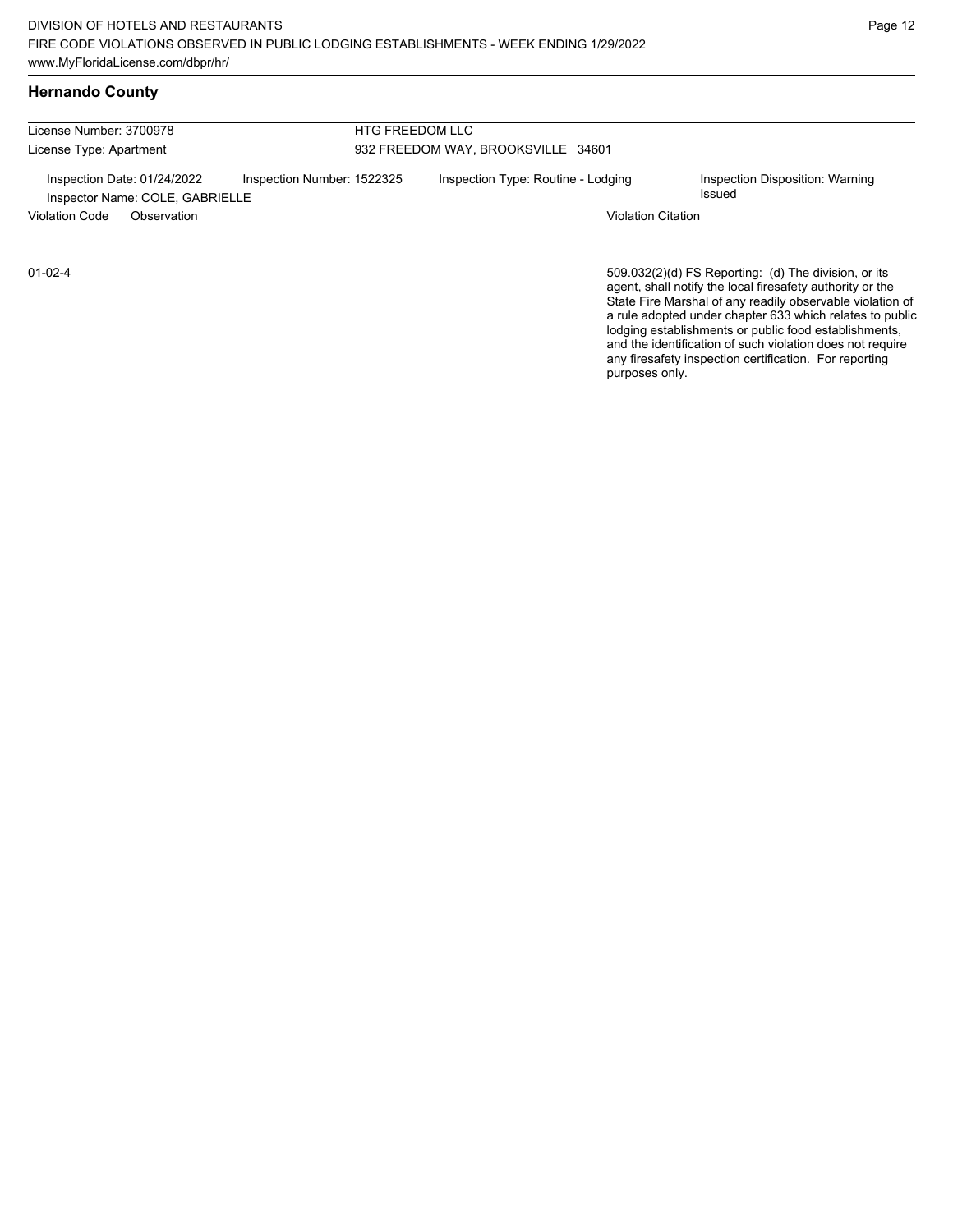adopted under chapter 633 which relates to public lodging establishments or public food establishments, and the identification of such violation does not require any firesafety inspection certification. For reporting

| <b>Hillsborough County</b>                                                                      |                                    |                           |                                                                                                                                                                                                                                                                                                                                                                                                                                                                                                                                                                              |  |  |
|-------------------------------------------------------------------------------------------------|------------------------------------|---------------------------|------------------------------------------------------------------------------------------------------------------------------------------------------------------------------------------------------------------------------------------------------------------------------------------------------------------------------------------------------------------------------------------------------------------------------------------------------------------------------------------------------------------------------------------------------------------------------|--|--|
| License Number: 3912228                                                                         | <b>TAMPA MARRIOTT WATERSTREET</b>  |                           |                                                                                                                                                                                                                                                                                                                                                                                                                                                                                                                                                                              |  |  |
| License Type: Hotel                                                                             | 700 S FLORIDA AVE, TAMPA 33602     |                           |                                                                                                                                                                                                                                                                                                                                                                                                                                                                                                                                                                              |  |  |
| Inspection Date: 01/24/2022<br>Inspection Number: 1160216<br>Inspector Name: EHLERS, MICHAEL    | Inspection Type: Routine - Lodging |                           | Inspection Disposition: Inspection<br>Completed - No Further Action                                                                                                                                                                                                                                                                                                                                                                                                                                                                                                          |  |  |
| <b>Violation Code</b><br>Observation                                                            |                                    | <b>Violation Citation</b> |                                                                                                                                                                                                                                                                                                                                                                                                                                                                                                                                                                              |  |  |
| 08-04-4                                                                                         |                                    |                           | 61C-1.004(10) FAC and 509.032(2)(d) FS Reporting:<br>61C-1.004(10) The insurance inspector's boiler report<br>shall be posted in the boiler room. 509.032(2)(d) The<br>division, or its agent, shall notify the local firesafety<br>authority or the State Fire Marshal of any readily<br>observable violation of a rule adopted under chapter 633<br>which relates to public lodging establishments or public<br>food establishments, and the identification of such<br>violation does not require any firesafety inspection<br>certification. For reporting purposes only. |  |  |
| License Number: 3905165                                                                         | <b>GARDEN TERRACE APTS #2208</b>   |                           |                                                                                                                                                                                                                                                                                                                                                                                                                                                                                                                                                                              |  |  |
| License Type: Apartment                                                                         | 8725 DEL REY CT, TAMPA 336176101   |                           |                                                                                                                                                                                                                                                                                                                                                                                                                                                                                                                                                                              |  |  |
| Inspection Date: 01/24/2022<br>Inspection Number: 1534060<br>Inspector Name: POWELL, DAVID      | Inspection Type: Complaint Full    |                           | Inspection Disposition: Inspection<br>Completed - No Further Action                                                                                                                                                                                                                                                                                                                                                                                                                                                                                                          |  |  |
| <b>Violation Code</b><br>Observation                                                            |                                    | <b>Violation Citation</b> |                                                                                                                                                                                                                                                                                                                                                                                                                                                                                                                                                                              |  |  |
| $01 - 02 - 4$                                                                                   |                                    | purposes only.            | 509.032(2)(d) FS Reporting: (d) The division, or its<br>agent, shall notify the local firesafety authority or the<br>State Fire Marshal of any readily observable violation of<br>a rule adopted under chapter 633 which relates to public<br>lodging establishments or public food establishments,<br>and the identification of such violation does not require<br>any firesafety inspection certification. For reporting                                                                                                                                                   |  |  |
| License Number: 3913618                                                                         | SPRINGHILL SUITES BY MARRIOTT      |                           |                                                                                                                                                                                                                                                                                                                                                                                                                                                                                                                                                                              |  |  |
| License Type: Hotel                                                                             | 1051 S FALKENBURG RD, TAMPA 33619  |                           |                                                                                                                                                                                                                                                                                                                                                                                                                                                                                                                                                                              |  |  |
| Inspection Date: 01/24/2022<br>Inspection Number: 1159590<br>Inspector Name: KLUSENDORF, JEANNE | Inspection Type: Routine - Lodging |                           | Inspection Disposition: Inspection<br>Completed - No Further Action                                                                                                                                                                                                                                                                                                                                                                                                                                                                                                          |  |  |
| <b>Violation Code</b><br>Observation                                                            |                                    | <b>Violation Citation</b> |                                                                                                                                                                                                                                                                                                                                                                                                                                                                                                                                                                              |  |  |
| $04 - 01 - 4$                                                                                   |                                    |                           | 509.032(2)(d) FS Reporting: The division, or its agent,<br>shall notify the local firesafety authority or the State Fire<br>Marshal of any readily observable violation of a rule                                                                                                                                                                                                                                                                                                                                                                                            |  |  |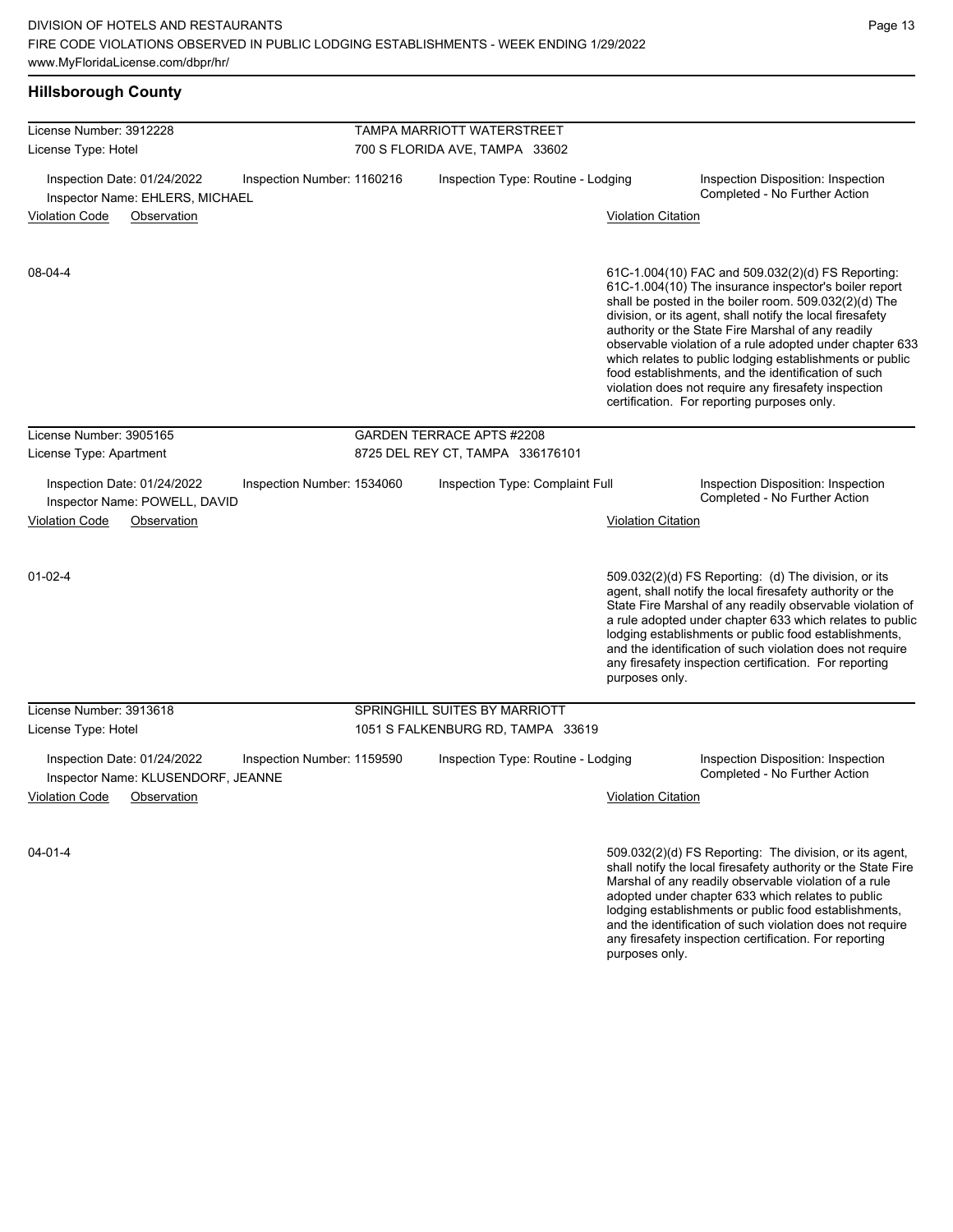# **Lee County**

License Number: 4605588 License Type: Hotel

### HOMEWOOD SUITES FORT MYERS AIRPORT/FGCU 16450 CORPORATE COMMERCE WAY, FORT MYERS 33913

Inspection Date: 01/27/2022 Inspection Number: 1160159 Inspection Type: Routine - Lodging Inspection Disposition: Inspection<br>Inspector Name: CANDO JOHANA Inspector Name: CANDO, JOHANA

Violation Code Observation Violation Citation

08-01-4

61C-1.004(10) FAC and 509.032(2)(d) FS Reporting: 61C-1.004(10) The insurance inspector's boiler report is required annually for power boilers and high pressure/high temperature boilers and biannually for low pressure steam or vapor heating boilers. 509.032(2)(d) The division, or its agent, shall notify the local firesafety authority or the State Fire Marshal of any readily observable violation of a rule adopted under chapter 633 which relates to public lodging establishments or public food establishments, and the identification of such violation does not require any firesafety inspection certification. For reporting purposes only.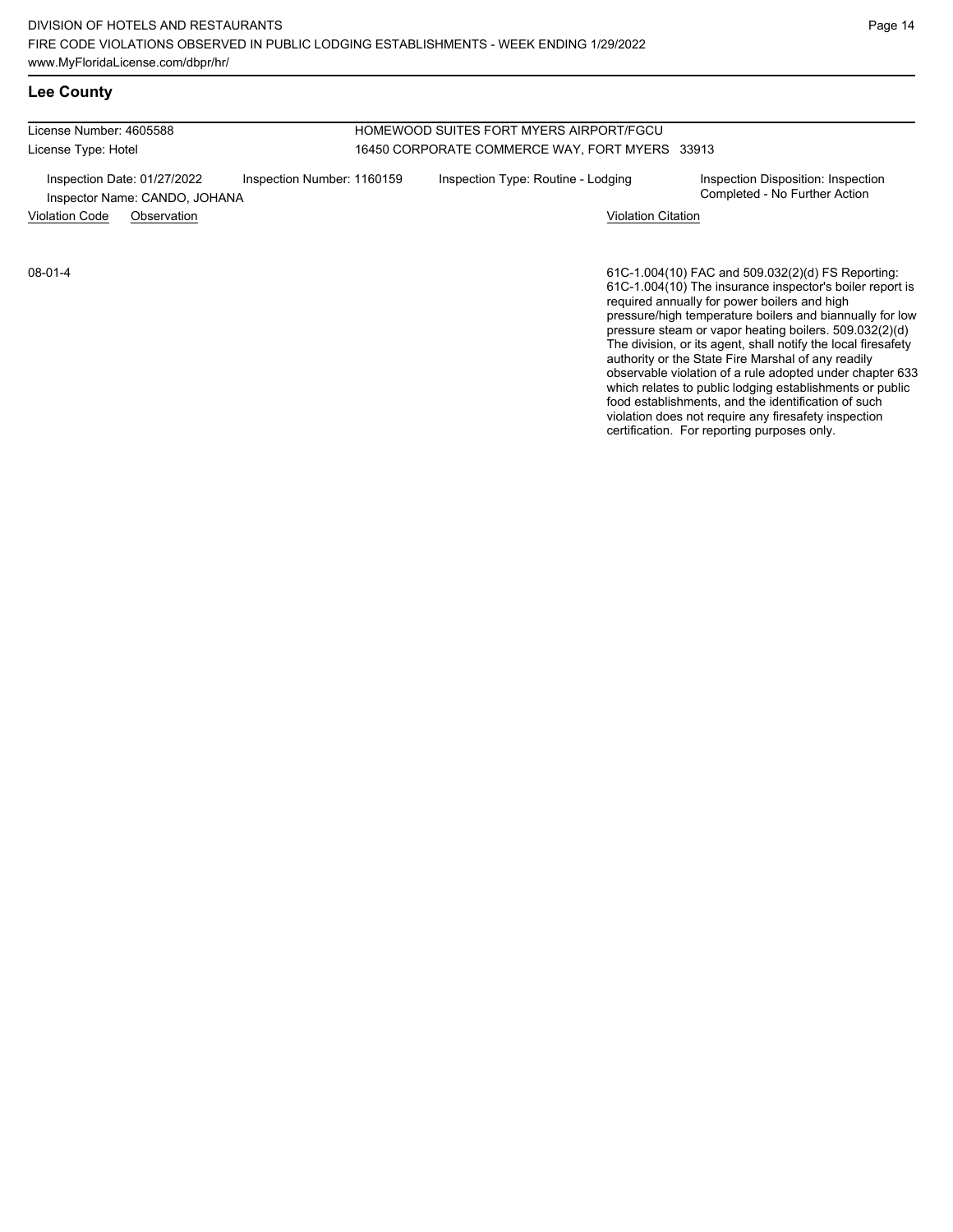## **Marion County** License Number: 5201916 License Type: Apartment SERENITY GARDENS AT BELLEVIEW 5836 SE DREW RD, BELLEVIEW 34420 Inspection Date: 09/28/2021 Inspection Number: 1534153 Inspection Type: Routine - Lodging Inspection Disposition: Call Back -Inspector Name: FIGUEROA-ROBLES, TATIANA Violation Code Observation Violation Citation 509.032(2)(d) FS Reporting: (d) The division, or its agent, shall notify the local firesafety authority or the State Fire Marshal of any readily observable violation of a rule adopted under chapter 633 which relates to public lodging establishments or public food establishments, and the identification of such violation does not require any firesafety inspection certification. For reporting purposes only. 01-05-4 Inspection Date: 10/06/2021 Inspection Number: 1534153 Inspection Type: Routine - Lodging Inspection Disposition: Call Back -<br>Inspector Name: FIGUEROA-ROBLES TATIANA Inspector Name: FIGUEROA-ROBLES, TATIANA Violation Code Observation **Violation Citation** Violation Citation Citation

01-05-4

509.032(2)(d) FS Reporting: (d) The division, or its agent, shall notify the local firesafety authority or the State Fire Marshal of any readily observable violation of a rule adopted under chapter 633 which relates to public lodging establishments or public food establishments, and the identification of such violation does not require any firesafety inspection certification. For reporting purposes only.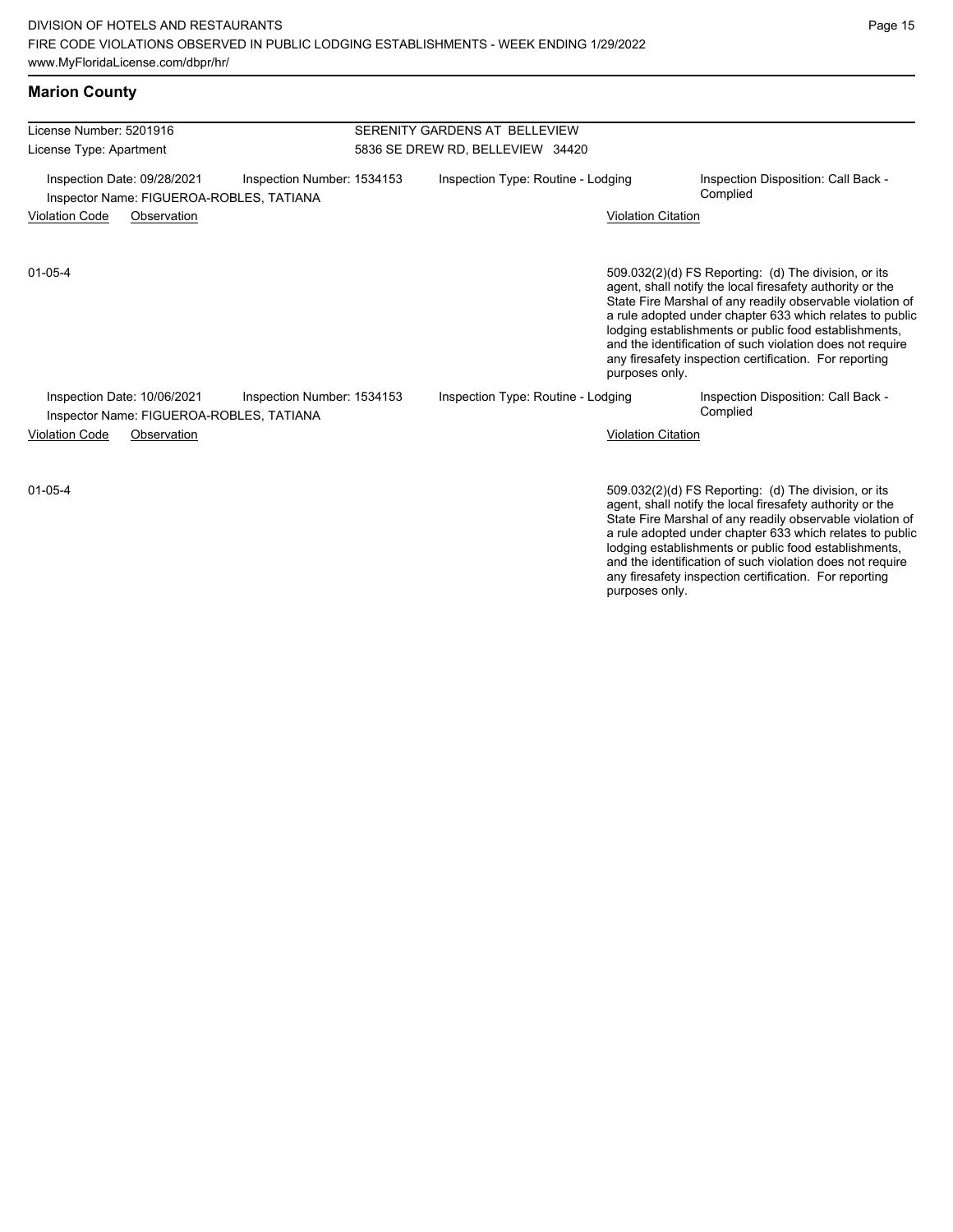| <b>Monroe County</b>                                                                           |                                        |                           |                                                                                                                                                                                                                                                                                                                                                                                                                                                                                                                                                                                                                                                                                                  |
|------------------------------------------------------------------------------------------------|----------------------------------------|---------------------------|--------------------------------------------------------------------------------------------------------------------------------------------------------------------------------------------------------------------------------------------------------------------------------------------------------------------------------------------------------------------------------------------------------------------------------------------------------------------------------------------------------------------------------------------------------------------------------------------------------------------------------------------------------------------------------------------------|
| License Number: 5400573                                                                        | AMARA CAY RESORT                       |                           |                                                                                                                                                                                                                                                                                                                                                                                                                                                                                                                                                                                                                                                                                                  |
| License Type: Hotel                                                                            | 80001 OVERSEAS HGWY, ISLAMORADA 33036  |                           |                                                                                                                                                                                                                                                                                                                                                                                                                                                                                                                                                                                                                                                                                                  |
| Inspection Number: 1160389<br>Inspection Date: 01/25/2022<br>Inspector Name: WHITEHURST, SCOTT | Inspection Type: Routine - Lodging     |                           | Inspection Disposition: Inspection<br>Completed - No Further Action                                                                                                                                                                                                                                                                                                                                                                                                                                                                                                                                                                                                                              |
| <b>Violation Code</b><br>Observation                                                           |                                        | <b>Violation Citation</b> |                                                                                                                                                                                                                                                                                                                                                                                                                                                                                                                                                                                                                                                                                                  |
| 08-03-4                                                                                        |                                        |                           | 61C-1.004(10) FAC and 509.032(2)(d) FS Reporting:<br>61C-1.004(10) The insurance inspector's boiler report is<br>required annually for power boilers and high<br>pressure/high temperature boilers and biannually for low<br>pressure steam or vapor heating boilers. 509.032(2)(d)<br>The division, or its agent, shall notify the local firesafety<br>authority or the State Fire Marshal of any readily<br>observable violation of a rule adopted under chapter 633<br>which relates to public lodging establishments or public<br>food establishments, and the identification of such<br>violation does not require any firesafety inspection<br>certification. For reporting purposes only. |
| License Number: 5401577                                                                        | BAKER'S CAY RESORT KEY LARGO           |                           |                                                                                                                                                                                                                                                                                                                                                                                                                                                                                                                                                                                                                                                                                                  |
| License Type: Hotel                                                                            | 97000 S OVERSEAS HGWY, KEY LARGO 33037 |                           |                                                                                                                                                                                                                                                                                                                                                                                                                                                                                                                                                                                                                                                                                                  |
| Inspection Number: 1161514<br>Inspection Date: 01/26/2022<br>Inspector Name: GONZALEZ, RICARDO | Inspection Type: Routine - Lodging     |                           | Inspection Disposition: Inspection<br>Completed - No Further Action                                                                                                                                                                                                                                                                                                                                                                                                                                                                                                                                                                                                                              |
| <b>Violation Code</b><br>Observation                                                           |                                        | <b>Violation Citation</b> |                                                                                                                                                                                                                                                                                                                                                                                                                                                                                                                                                                                                                                                                                                  |
| $04 - 01 - 4$                                                                                  |                                        |                           | 509.032(2)(d) FS Reporting: The division, or its agent,<br>shall notify the local firesafety authority or the State Fire<br>Marshal of any readily observable violation of a rule<br>adopted under ebenter 622 which relates to public                                                                                                                                                                                                                                                                                                                                                                                                                                                           |

adopted under chapter 633 which relates to public lodging establishments or public food establishments, and the identification of such violation does not require any firesafety inspection certification. For reporting purposes only.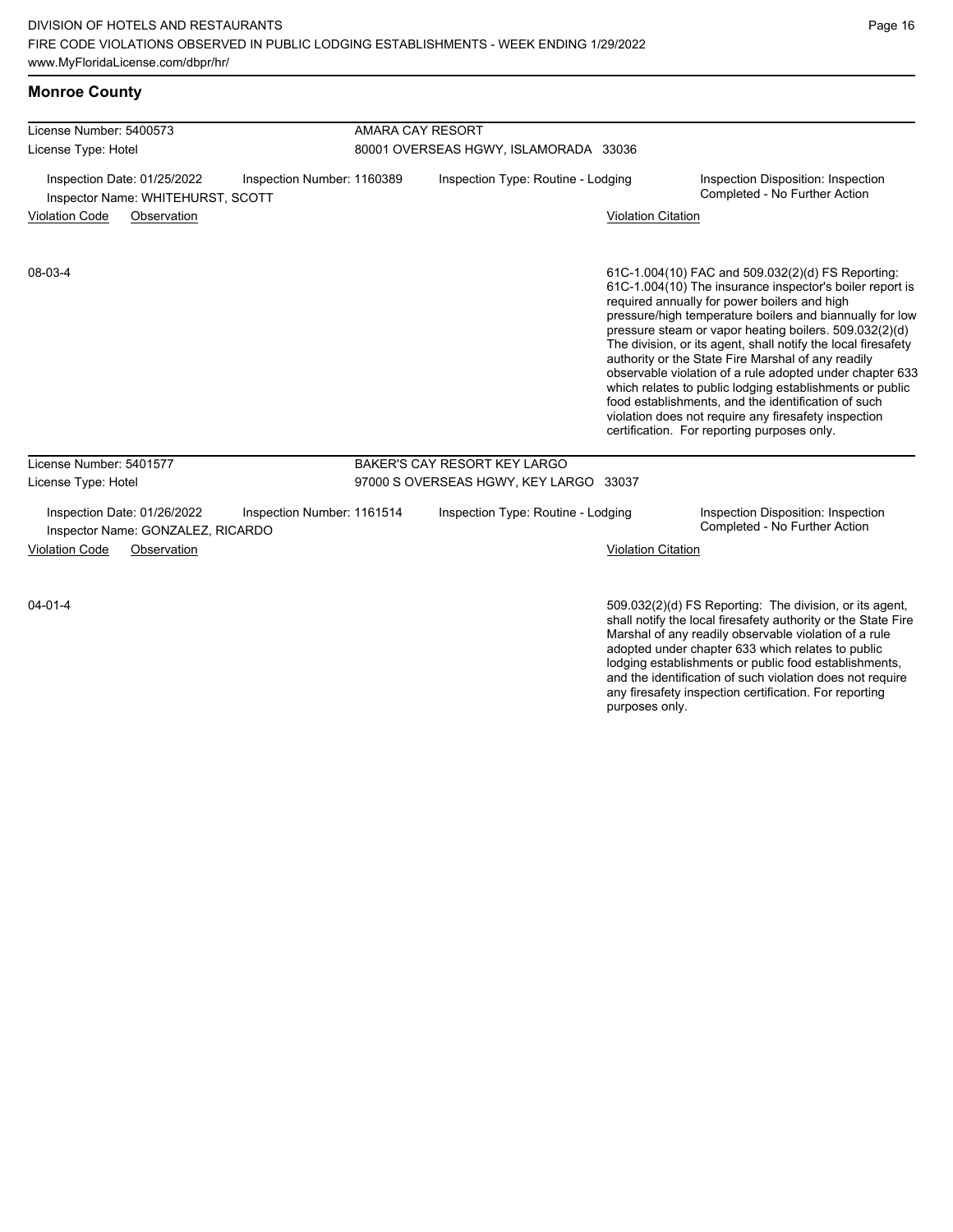| <b>Orange County</b>                                                                         |                                                                         |                           |                                                                                                                                                                                                                                                                                                                                                                                                                                                                                                                                                                                                                                                                                                  |  |  |
|----------------------------------------------------------------------------------------------|-------------------------------------------------------------------------|---------------------------|--------------------------------------------------------------------------------------------------------------------------------------------------------------------------------------------------------------------------------------------------------------------------------------------------------------------------------------------------------------------------------------------------------------------------------------------------------------------------------------------------------------------------------------------------------------------------------------------------------------------------------------------------------------------------------------------------|--|--|
| License Number: 5809219<br>License Type: Hotel                                               | <b>SPRINGHILL SUITES</b><br>8840 UNIVERSAL BLVD, ORLANDO 32819          |                           |                                                                                                                                                                                                                                                                                                                                                                                                                                                                                                                                                                                                                                                                                                  |  |  |
| Inspection Date: 01/25/2022<br>Inspection Number: 1162356<br>Inspector Name: BACHOO, SAVITRI | Inspection Type: Routine - Lodging                                      |                           | Inspection Disposition: Warning<br>Issued                                                                                                                                                                                                                                                                                                                                                                                                                                                                                                                                                                                                                                                        |  |  |
| <b>Violation Code</b><br>Observation                                                         |                                                                         | <b>Violation Citation</b> |                                                                                                                                                                                                                                                                                                                                                                                                                                                                                                                                                                                                                                                                                                  |  |  |
| $04 - 01 - 4$                                                                                |                                                                         | purposes only.            | 509.032(2)(d) FS Reporting: The division, or its agent,<br>shall notify the local firesafety authority or the State Fire<br>Marshal of any readily observable violation of a rule<br>adopted under chapter 633 which relates to public<br>lodging establishments or public food establishments,<br>and the identification of such violation does not require<br>any firesafety inspection certification. For reporting                                                                                                                                                                                                                                                                           |  |  |
| License Number: 5809339                                                                      | COMFORT INN INTERNATIONAL DRIVE                                         |                           |                                                                                                                                                                                                                                                                                                                                                                                                                                                                                                                                                                                                                                                                                                  |  |  |
| License Type: Motel<br>Inspection Date: 01/24/2022<br>Inspection Number: 1222169             | 8134 INTERNATIONAL DR, ORLANDO 32819<br>Inspection Type: Complaint Full |                           | Inspection Disposition: Warning                                                                                                                                                                                                                                                                                                                                                                                                                                                                                                                                                                                                                                                                  |  |  |
| Inspector Name: BACHOO, SAVITRI<br><b>Violation Code</b><br>Observation                      |                                                                         | <b>Violation Citation</b> | <b>Issued</b>                                                                                                                                                                                                                                                                                                                                                                                                                                                                                                                                                                                                                                                                                    |  |  |
|                                                                                              |                                                                         |                           |                                                                                                                                                                                                                                                                                                                                                                                                                                                                                                                                                                                                                                                                                                  |  |  |
| $05-02-5$                                                                                    |                                                                         | purposes only.            | 509.032(2)(d) FS Reporting: The division, or its agent,<br>shall notify the local firesafety authority or the State Fire<br>Marshal of any readily observable violation of a rule<br>adopted under chapter 633 which relates to public<br>lodging establishments or public food establishments,<br>and the identification of such violation does not require<br>any firesafety inspection certification. For reporting                                                                                                                                                                                                                                                                           |  |  |
| License Number: 5803843                                                                      | <b>CLARION INN INTERNATIONAL DRIVE</b>                                  |                           |                                                                                                                                                                                                                                                                                                                                                                                                                                                                                                                                                                                                                                                                                                  |  |  |
| License Type: Hotel                                                                          | 8444 INTERNATIONAL DR, ORLANDO 32819-9329                               |                           |                                                                                                                                                                                                                                                                                                                                                                                                                                                                                                                                                                                                                                                                                                  |  |  |
| Inspection Date: 01/24/2022<br>Inspection Number: 1164054<br>Inspector Name: BACHOO, SAVITRI | Inspection Type: Complaint Full                                         |                           | Inspection Disposition: Warning<br><b>Issued</b>                                                                                                                                                                                                                                                                                                                                                                                                                                                                                                                                                                                                                                                 |  |  |
| <b>Violation Code</b><br>Observation                                                         |                                                                         | <b>Violation Citation</b> |                                                                                                                                                                                                                                                                                                                                                                                                                                                                                                                                                                                                                                                                                                  |  |  |
| $08 - 01 - 4$                                                                                |                                                                         |                           | 61C-1.004(10) FAC and 509.032(2)(d) FS Reporting:<br>61C-1.004(10) The insurance inspector's boiler report is<br>required annually for power boilers and high<br>pressure/high temperature boilers and biannually for low<br>pressure steam or vapor heating boilers. 509.032(2)(d)<br>The division, or its agent, shall notify the local firesafety<br>authority or the State Fire Marshal of any readily<br>observable violation of a rule adopted under chapter 633<br>which relates to public lodging establishments or public<br>food establishments, and the identification of such<br>violation does not require any firesafety inspection<br>certification. For reporting purposes only. |  |  |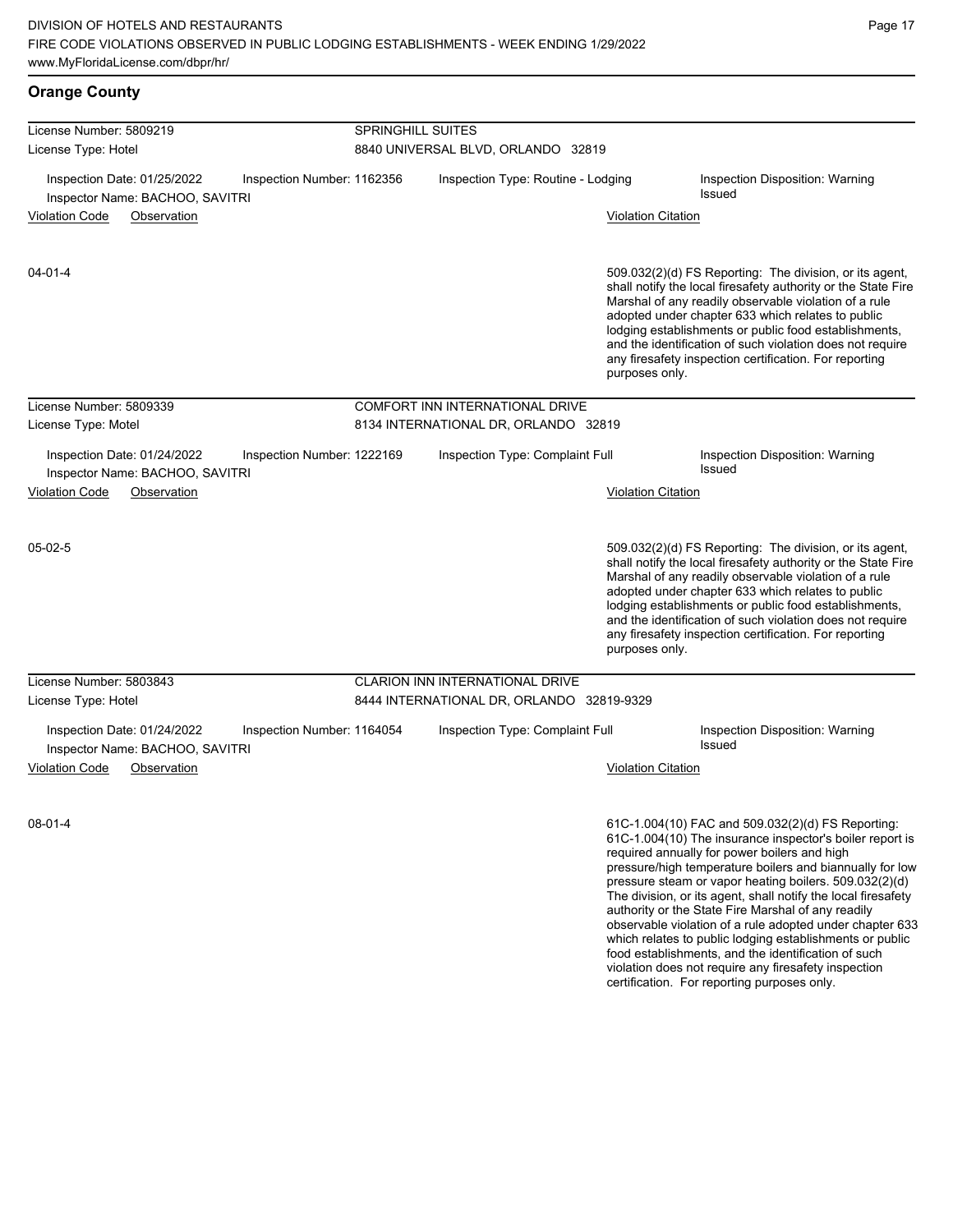authority or the State Fire Marshal of any readily observable violation of a rule adopted under chapter 633 which relates to public lodging establishments or public food establishments, and the identification of such violation does not require any firesafety inspection certification. For reporting purposes only.

| <b>Orange County</b>                                                                        |                             |                                                                                                    |                           |                                                                                                                                                                                                                                                                                                                                                                                                                                                                                                                                                                                                                                                                                                  |
|---------------------------------------------------------------------------------------------|-----------------------------|----------------------------------------------------------------------------------------------------|---------------------------|--------------------------------------------------------------------------------------------------------------------------------------------------------------------------------------------------------------------------------------------------------------------------------------------------------------------------------------------------------------------------------------------------------------------------------------------------------------------------------------------------------------------------------------------------------------------------------------------------------------------------------------------------------------------------------------------------|
| License Number: 5805916                                                                     |                             | HOLIDAY INN RESORT LAKE BUENA VISTA                                                                |                           |                                                                                                                                                                                                                                                                                                                                                                                                                                                                                                                                                                                                                                                                                                  |
| License Type: Hotel                                                                         | 13351 SR 535, ORLANDO 32821 |                                                                                                    |                           |                                                                                                                                                                                                                                                                                                                                                                                                                                                                                                                                                                                                                                                                                                  |
| Inspection Date: 01/25/2022<br>Inspection Number: 1163110<br>Inspector Name: NIEVES, RAFAEL |                             | Inspection Type: Routine - Lodging                                                                 |                           | Inspection Disposition: Inspection<br>Completed - No Further Action                                                                                                                                                                                                                                                                                                                                                                                                                                                                                                                                                                                                                              |
| <b>Violation Code</b><br>Observation                                                        | <b>Violation Citation</b>   |                                                                                                    |                           |                                                                                                                                                                                                                                                                                                                                                                                                                                                                                                                                                                                                                                                                                                  |
| 08-04-4                                                                                     |                             |                                                                                                    |                           | 61C-1.004(10) FAC and 509.032(2)(d) FS Reporting:<br>61C-1.004(10) The insurance inspector's boiler report<br>shall be posted in the boiler room. 509.032(2)(d) The<br>division, or its agent, shall notify the local firesafety<br>authority or the State Fire Marshal of any readily<br>observable violation of a rule adopted under chapter 633<br>which relates to public lodging establishments or public<br>food establishments, and the identification of such<br>violation does not require any firesafety inspection<br>certification. For reporting purposes only.                                                                                                                     |
| License Number: 5810198                                                                     |                             | HILTON GARDEN INN ORLANDO SEA WORLD                                                                |                           |                                                                                                                                                                                                                                                                                                                                                                                                                                                                                                                                                                                                                                                                                                  |
| License Type: Hotel                                                                         |                             | 6850 WESTWOOD BLVD, ORLANDO 32821                                                                  |                           |                                                                                                                                                                                                                                                                                                                                                                                                                                                                                                                                                                                                                                                                                                  |
| Inspection Date: 01/24/2022<br>Inspection Number: 1161758<br>Inspector Name: NIEVES, RAFAEL |                             | Inspection Type: Routine - Lodging                                                                 |                           | Inspection Disposition: Inspection<br>Completed - No Further Action                                                                                                                                                                                                                                                                                                                                                                                                                                                                                                                                                                                                                              |
| <b>Violation Code</b><br>Observation                                                        |                             |                                                                                                    | <b>Violation Citation</b> |                                                                                                                                                                                                                                                                                                                                                                                                                                                                                                                                                                                                                                                                                                  |
| 08-03-4                                                                                     |                             |                                                                                                    |                           | 61C-1.004(10) FAC and 509.032(2)(d) FS Reporting:<br>61C-1.004(10) The insurance inspector's boiler report is<br>required annually for power boilers and high<br>pressure/high temperature boilers and biannually for low<br>pressure steam or vapor heating boilers. 509.032(2)(d)<br>The division, or its agent, shall notify the local firesafety<br>authority or the State Fire Marshal of any readily<br>observable violation of a rule adopted under chapter 633<br>which relates to public lodging establishments or public<br>food establishments, and the identification of such<br>violation does not require any firesafety inspection<br>certification. For reporting purposes only. |
| License Number: 5811150<br>License Type: Hotel                                              |                             | COURTYARD & RESIDENCE INN BY MARRIOTT/CHROMA/PARK PIZZA/BOXI<br>6955 LAKE NONA BLVD, ORLANDO 32827 |                           |                                                                                                                                                                                                                                                                                                                                                                                                                                                                                                                                                                                                                                                                                                  |
| Inspection Date: 01/27/2022<br>Inspection Number: 1163123<br>Inspector Name: ALVIS, DAVID   |                             | Inspection Type: Routine - Lodging                                                                 |                           | Inspection Disposition: Inspection<br>Completed - No Further Action                                                                                                                                                                                                                                                                                                                                                                                                                                                                                                                                                                                                                              |
| <b>Violation Code</b><br>Observation                                                        |                             |                                                                                                    | <b>Violation Citation</b> |                                                                                                                                                                                                                                                                                                                                                                                                                                                                                                                                                                                                                                                                                                  |
| 08-01-4                                                                                     |                             |                                                                                                    |                           | 61C-1.004(10) FAC and 509.032(2)(d) FS Reporting:<br>61C-1.004(10) The insurance inspector's boiler report is<br>required annually for power boilers and high<br>pressure/high temperature boilers and biannually for low<br>pressure steam or vapor heating boilers. 509.032(2)(d)<br>The division, or its agent, shall notify the local firesafety                                                                                                                                                                                                                                                                                                                                             |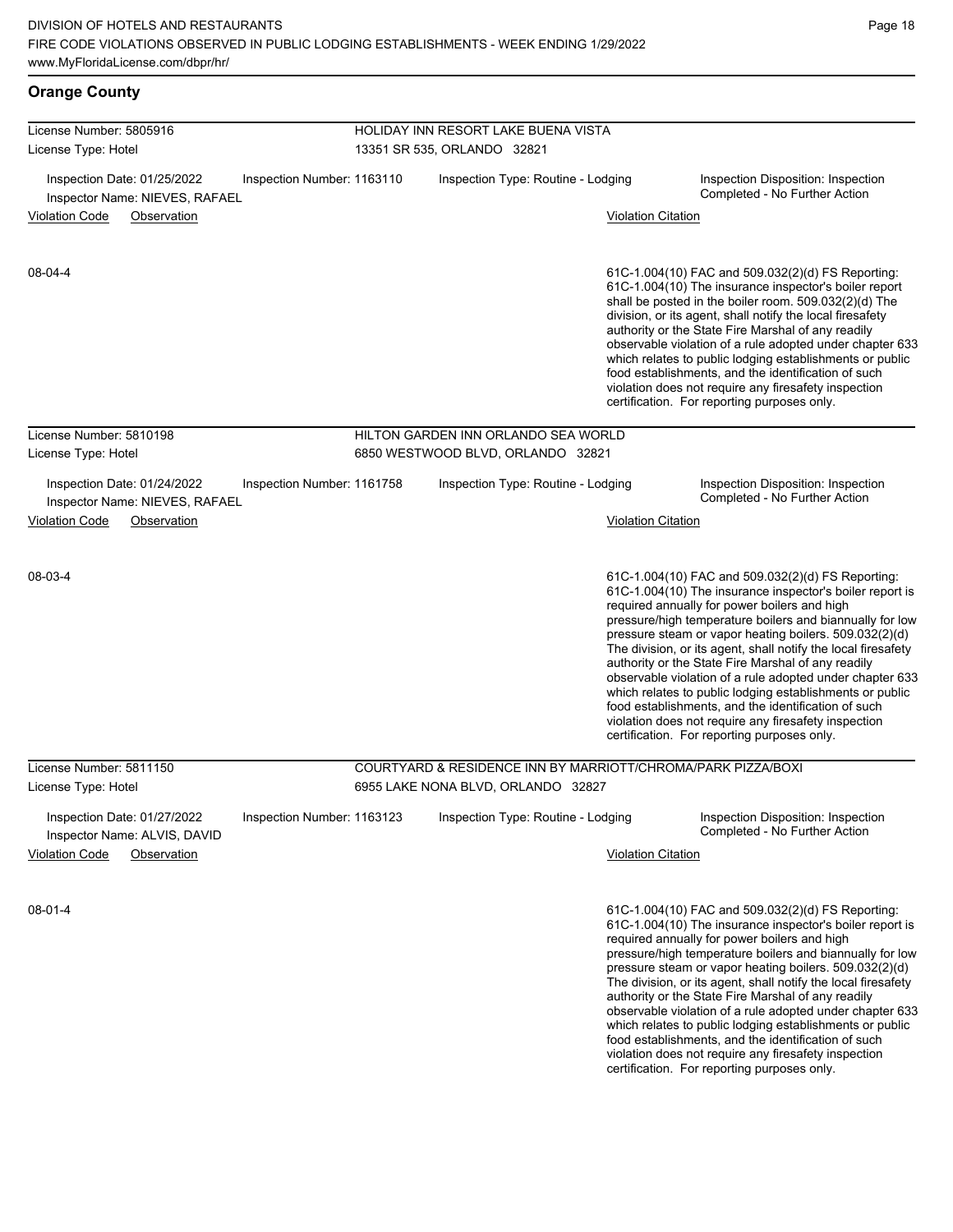| <b>Osceola County</b> |  |
|-----------------------|--|
|                       |  |

| License Number: 5913664                                     |                            | <b>DAYS INN</b>                 |                                    |                           |                                                                                                                                                                                                                                                                                                                                                                                                                        |
|-------------------------------------------------------------|----------------------------|---------------------------------|------------------------------------|---------------------------|------------------------------------------------------------------------------------------------------------------------------------------------------------------------------------------------------------------------------------------------------------------------------------------------------------------------------------------------------------------------------------------------------------------------|
| License Type: Motel                                         |                            | 4125 W VINE ST, KISSIMMEE 34741 |                                    |                           |                                                                                                                                                                                                                                                                                                                                                                                                                        |
| Inspection Date: 01/26/2022<br>Inspector Name: LORENZO, ANA | Inspection Number: 1219970 |                                 | Inspection Type: Routine - Lodging |                           | Inspection Disposition: Warning<br>Issued                                                                                                                                                                                                                                                                                                                                                                              |
| <b>Violation Code</b><br>Observation                        |                            |                                 |                                    | <b>Violation Citation</b> |                                                                                                                                                                                                                                                                                                                                                                                                                        |
| $04 - 01 - 4$                                               |                            |                                 |                                    | purposes only.            | 509.032(2)(d) FS Reporting: The division, or its agent,<br>shall notify the local firesafety authority or the State Fire<br>Marshal of any readily observable violation of a rule<br>adopted under chapter 633 which relates to public<br>lodging establishments or public food establishments,<br>and the identification of such violation does not require<br>any firesafety inspection certification. For reporting |
| License Number: 5900204                                     |                            |                                 | RAMADA PLAZA HOTEL & INN GATEWAY   |                           |                                                                                                                                                                                                                                                                                                                                                                                                                        |
| License Type: Motel                                         |                            |                                 | 7470 HWY 192 W, KISSIMMEE 34747    |                           |                                                                                                                                                                                                                                                                                                                                                                                                                        |
| Inspection Date: 01/24/2022<br>Inspector Name: IRVEN, RYAN  | Inspection Number: 1217777 |                                 | Inspection Type: Routine - Lodging |                           | Inspection Disposition: Call Back -<br>Extension given, pending                                                                                                                                                                                                                                                                                                                                                        |
| <b>Violation Code</b><br>Observation                        |                            |                                 |                                    | <b>Violation Citation</b> |                                                                                                                                                                                                                                                                                                                                                                                                                        |
| $04 - 01 - 4$                                               |                            |                                 |                                    |                           | 509.032(2)(d) FS Reporting: The division, or its agent,<br>shall notify the local firesafety authority or the State Fire<br>Marabol of any roadily observable violation of a rule                                                                                                                                                                                                                                      |

Marshal of any readily observable violation of a rule adopted under chapter 633 which relates to public lodging establishments or public food establishments, and the identification of such violation does not require any firesafety inspection certification. For reporting purposes only.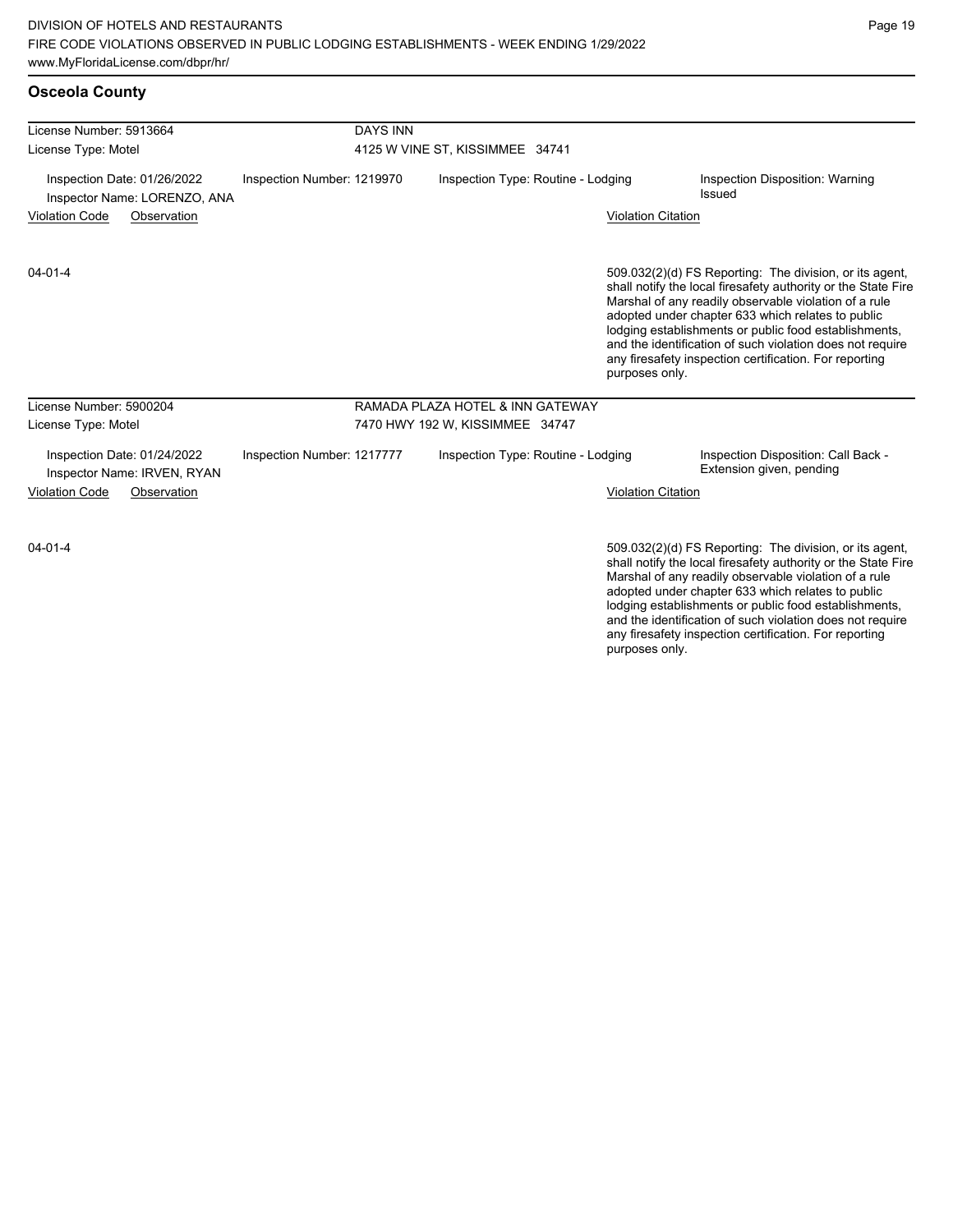| <b>Palm Beach County</b>                                          |                            |                       |                                       |                           |                                                                                                                                                                                                                                                                                                                                                                                                                            |  |  |
|-------------------------------------------------------------------|----------------------------|-----------------------|---------------------------------------|---------------------------|----------------------------------------------------------------------------------------------------------------------------------------------------------------------------------------------------------------------------------------------------------------------------------------------------------------------------------------------------------------------------------------------------------------------------|--|--|
| License Number: 6014289                                           |                            | <b>WOHL BUILT INC</b> |                                       |                           |                                                                                                                                                                                                                                                                                                                                                                                                                            |  |  |
| License Type: Apartment                                           |                            |                       | 4817 SERAFICA DRIVE, LAKE WORTH 33461 |                           |                                                                                                                                                                                                                                                                                                                                                                                                                            |  |  |
| Inspection Date: 01/21/2022<br>Inspector Name: MONTILLA, NATHALIE | Inspection Number: 1528826 |                       | Inspection Type: Routine - Lodging    |                           | Inspection Disposition: Administrative<br>complaint recommended                                                                                                                                                                                                                                                                                                                                                            |  |  |
| <b>Violation Code</b><br>Observation                              |                            |                       |                                       | <b>Violation Citation</b> |                                                                                                                                                                                                                                                                                                                                                                                                                            |  |  |
| $01 - 03 - 4$                                                     |                            |                       |                                       | purposes only.            | 509.032(2)(d) FS Reporting: (d) The division, or its<br>agent, shall notify the local firesafety authority or the<br>State Fire Marshal of any readily observable violation of<br>a rule adopted under chapter 633 which relates to public<br>lodging establishments or public food establishments,<br>and the identification of such violation does not require<br>any firesafety inspection certification. For reporting |  |  |
| License Number: 6003640                                           |                            |                       | ROYAL POINCIANA SOUTH                 |                           |                                                                                                                                                                                                                                                                                                                                                                                                                            |  |  |
| License Type: Apartment                                           |                            |                       | 333 SUNSET AVE, PALM BEACH 33480-3857 |                           |                                                                                                                                                                                                                                                                                                                                                                                                                            |  |  |
| Inspection Date: 01/26/2022<br>Inspector Name: ROTONDI, VICTOR    | Inspection Number: 1523485 |                       | Inspection Type: Routine - Lodging    |                           | Inspection Disposition: Inspection<br>Completed - No Further Action                                                                                                                                                                                                                                                                                                                                                        |  |  |
| <b>Violation Code</b><br>Observation                              |                            |                       |                                       | <b>Violation Citation</b> |                                                                                                                                                                                                                                                                                                                                                                                                                            |  |  |
| $07 - 04 - 4$                                                     |                            |                       |                                       |                           | 509.032(2)(d) FS Reporting: (d) The division, or its<br>agent, shall notify the local firesafety authority or the                                                                                                                                                                                                                                                                                                          |  |  |

State Fire Marshal of any readily observable violation of a rule adopted under chapter 633 which relates to public lodging establishments or public food establishments, and the identification of such violation does not require any firesafety inspection certification. For reporting purposes only.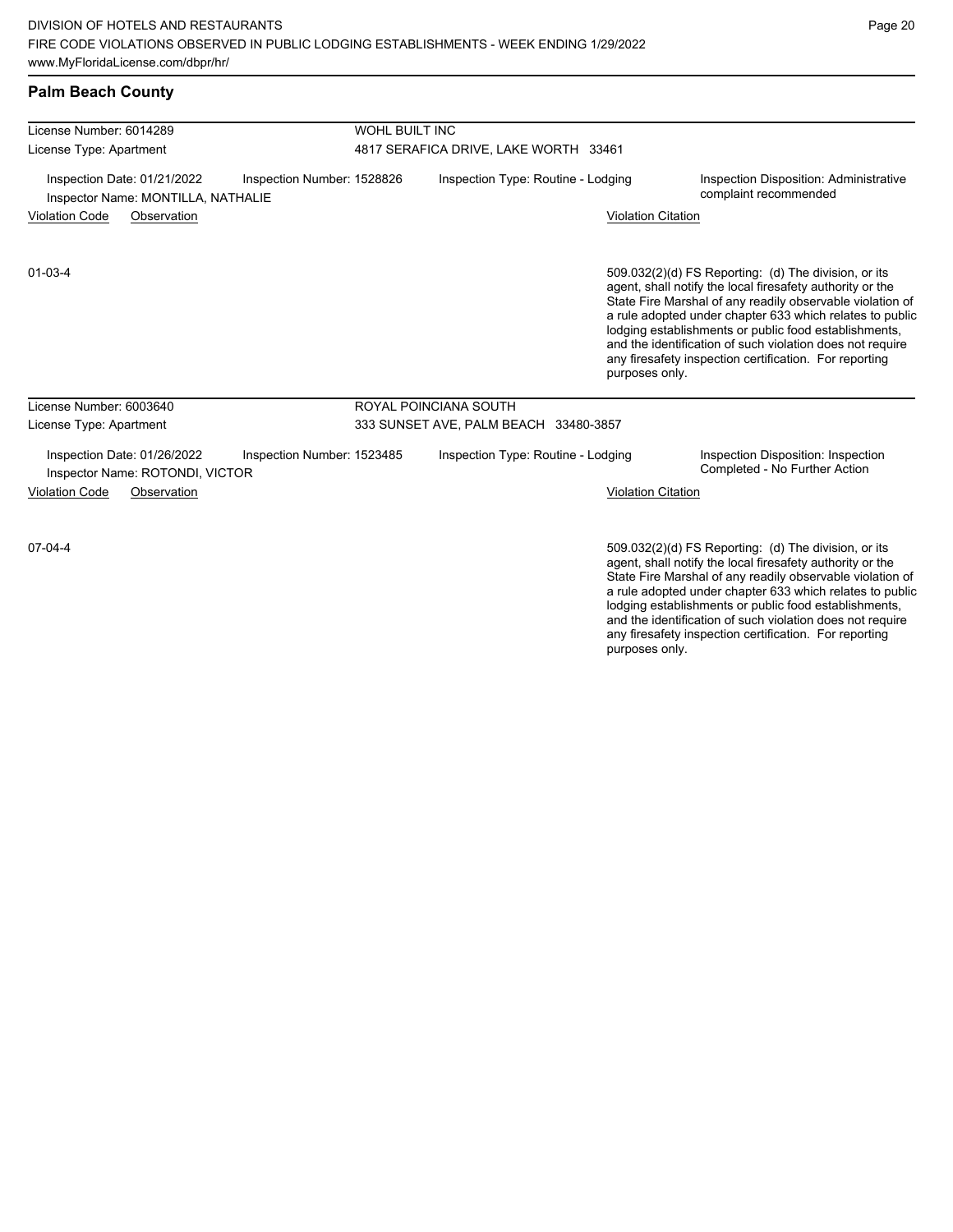07-04-4

License Number: 6100006 License Type: Motel

#### HOLIDAY HOTEL & RESORT LLC 2337 US 19, HOLIDAY 34691

Inspection Date: 01/25/2022 Inspection Number: 1222218 Inspection Type: Complaint Full Inspection Disposition: Inspection<br>Inspector Name: RENEDICT TRACY Inspector Name: BENEDICT, TRACY

Violation Code Observation Violation Citation

509.032(2)(d) FS Reporting: (d) The division, or its agent, shall notify the local firesafety authority or the State Fire Marshal of any readily observable violation of a rule adopted under chapter 633 which relates to public lodging establishments or public food establishments, and the identification of such violation does not require any firesafety inspection certification. For reporting purposes only.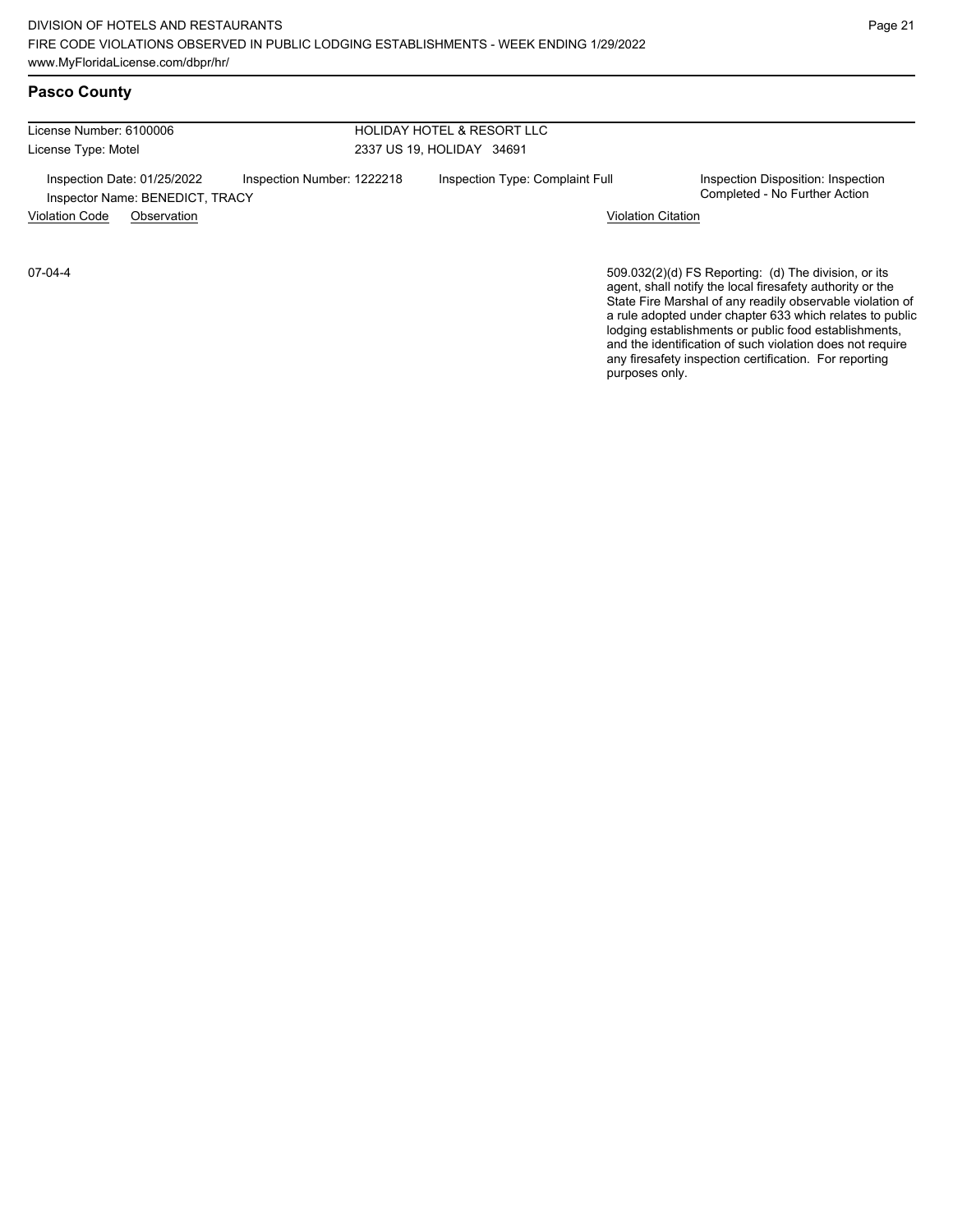License Number: 6206320 License Type: Apartment THE PALMS AT COUNTRYSIDE 25350 US INTERSTATE 19, CLEARWATER 33763 Inspection Date: 01/26/2022 Inspection Number: 1524530 Inspection Type: Routine - Lodging Inspection Disposition: Warning<br>Inspector Name: ZHANG JACKY Inspector Name: ZHANG, JACKY Violation Code Observation Violation Citation

01-02-4

509.032(2)(d) FS Reporting: (d) The division, or its agent, shall notify the local firesafety authority or the State Fire Marshal of any readily observable violation of a rule adopted under chapter 633 which relates to public lodging establishments or public food establishments, and the identification of such violation does not require any firesafety inspection certification. For reporting purposes only.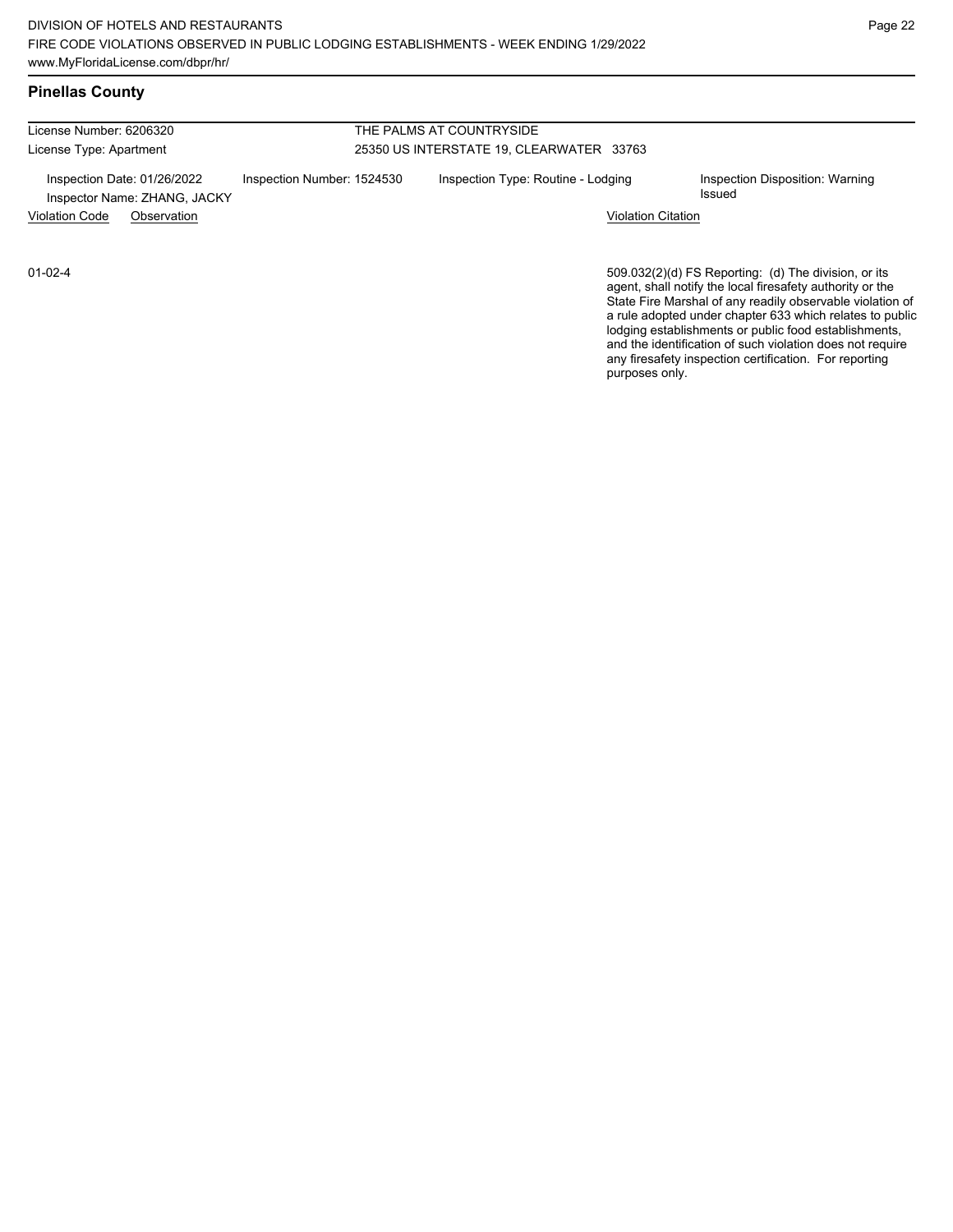## **Sarasota County**

| License Number: 6804742 |                                                                 | TROPICAL SANDS ACCOMMODATIONS, LLC |                                       |                                           |  |  |
|-------------------------|-----------------------------------------------------------------|------------------------------------|---------------------------------------|-------------------------------------------|--|--|
| License Type: Motel     |                                                                 |                                    | 5830 MIDNIGHT PASS RD, SARASOTA 34242 |                                           |  |  |
|                         | Inspection Date: 01/24/2022<br>Inspector Name: CATTLEY, RAYMOND | Inspection Number: 1217454         | Inspection Type: Routine - Lodging    | Inspection Disposition: Warning<br>Issued |  |  |
| <b>Violation Code</b>   | Observation                                                     |                                    | <b>Violation Citation</b>             |                                           |  |  |
|                         |                                                                 |                                    |                                       |                                           |  |  |

04-01-4

509.032(2)(d) FS Reporting: The division, or its agent, shall notify the local firesafety authority or the State Fire Marshal of any readily observable violation of a rule adopted under chapter 633 which relates to public lodging establishments or public food establishments, and the identification of such violation does not require any firesafety inspection certification. For reporting purposes only.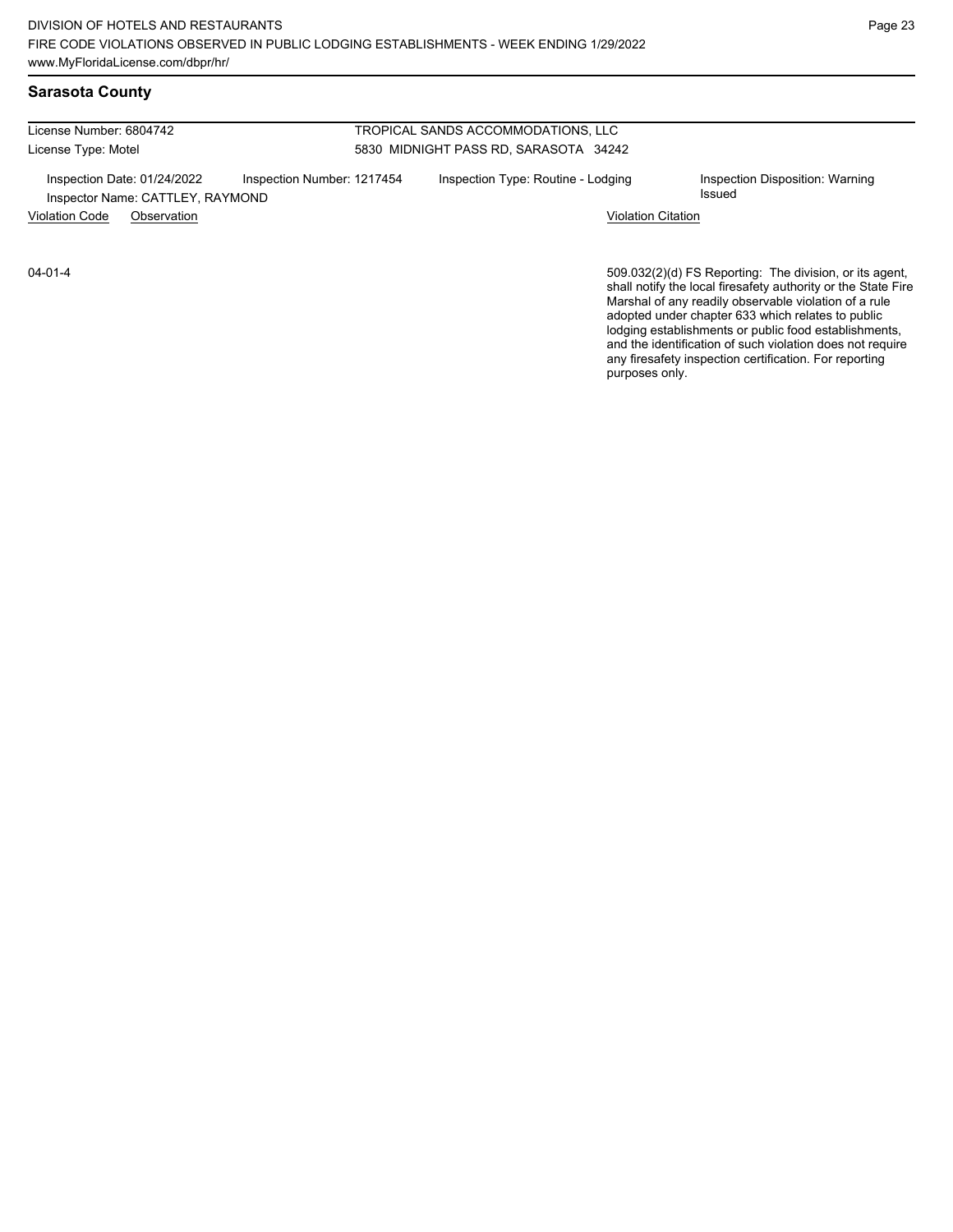# **Seminole County**

License Number: 6903989 License Type: Motel FREEDOM HOTEL & SUITES

235 WYMORE RD, ALTAMONTE SPRINGS 32714

Inspection Date: 01/24/2022 Inspection Number: 1222179 Inspection Type: Lodging-Licensing Inspector Name: MARTIN, LESLIE

Inspection

Inspection Disposition: Inspection<br>Completed - No Further Action

Violation Code Observation Violation Citation

04-01-4

509.032(2)(d) FS Reporting: The division, or its agent, shall notify the local firesafety authority or the State Fire Marshal of any readily observable violation of a rule adopted under chapter 633 which relates to public lodging establishments or public food establishments, and the identification of such violation does not require any firesafety inspection certification. For reporting purposes only.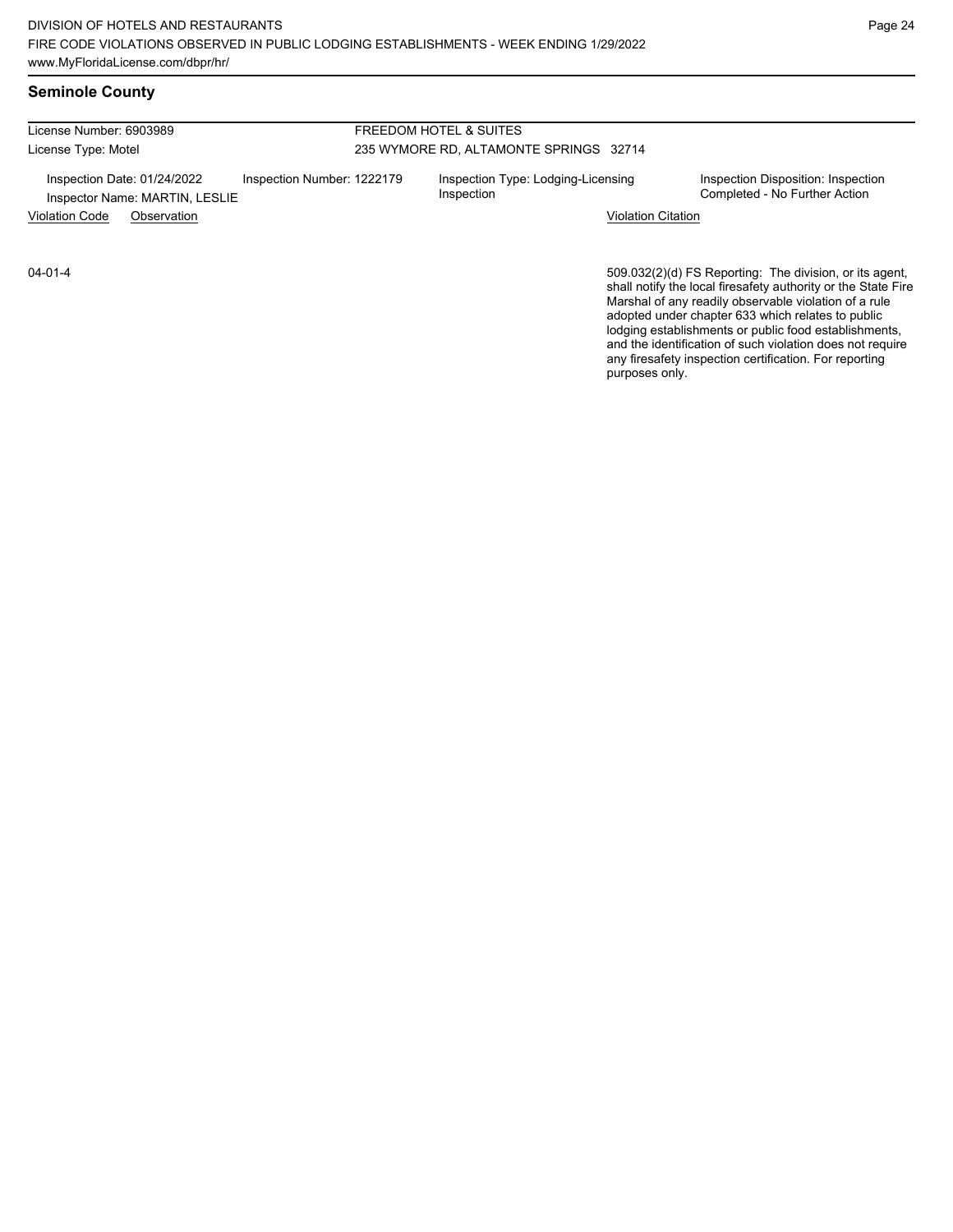adopted under chapter 633 which relates to public lodging establishments or public food establishments, and the identification of such violation does not require any firesafety inspection certification. For reporting

purposes only.

## **St. Johns County**

| License Number: 6501641 |                                                                 | VOCO                       |                                           |                                                                                                                                                                                   |  |  |
|-------------------------|-----------------------------------------------------------------|----------------------------|-------------------------------------------|-----------------------------------------------------------------------------------------------------------------------------------------------------------------------------------|--|--|
| License Type: Hotel     |                                                                 |                            | 215 ANASTASIA BLVD, SAINT AUGUSTINE 32080 |                                                                                                                                                                                   |  |  |
|                         | Inspection Date: 01/26/2022<br>Inspector Name: BADDING, MELANIE | Inspection Number: 1159477 | Inspection Type: Routine - Lodging        | Inspection Disposition: Call Back -<br>Extension given, pending                                                                                                                   |  |  |
| <b>Violation Code</b>   | Observation                                                     |                            | <b>Violation Citation</b>                 |                                                                                                                                                                                   |  |  |
| $05-02-5$               |                                                                 |                            |                                           | 509.032(2)(d) FS Reporting: The division, or its agent,<br>shall notify the local firesafety authority or the State Fire<br>Marshal of any readily observable violation of a rule |  |  |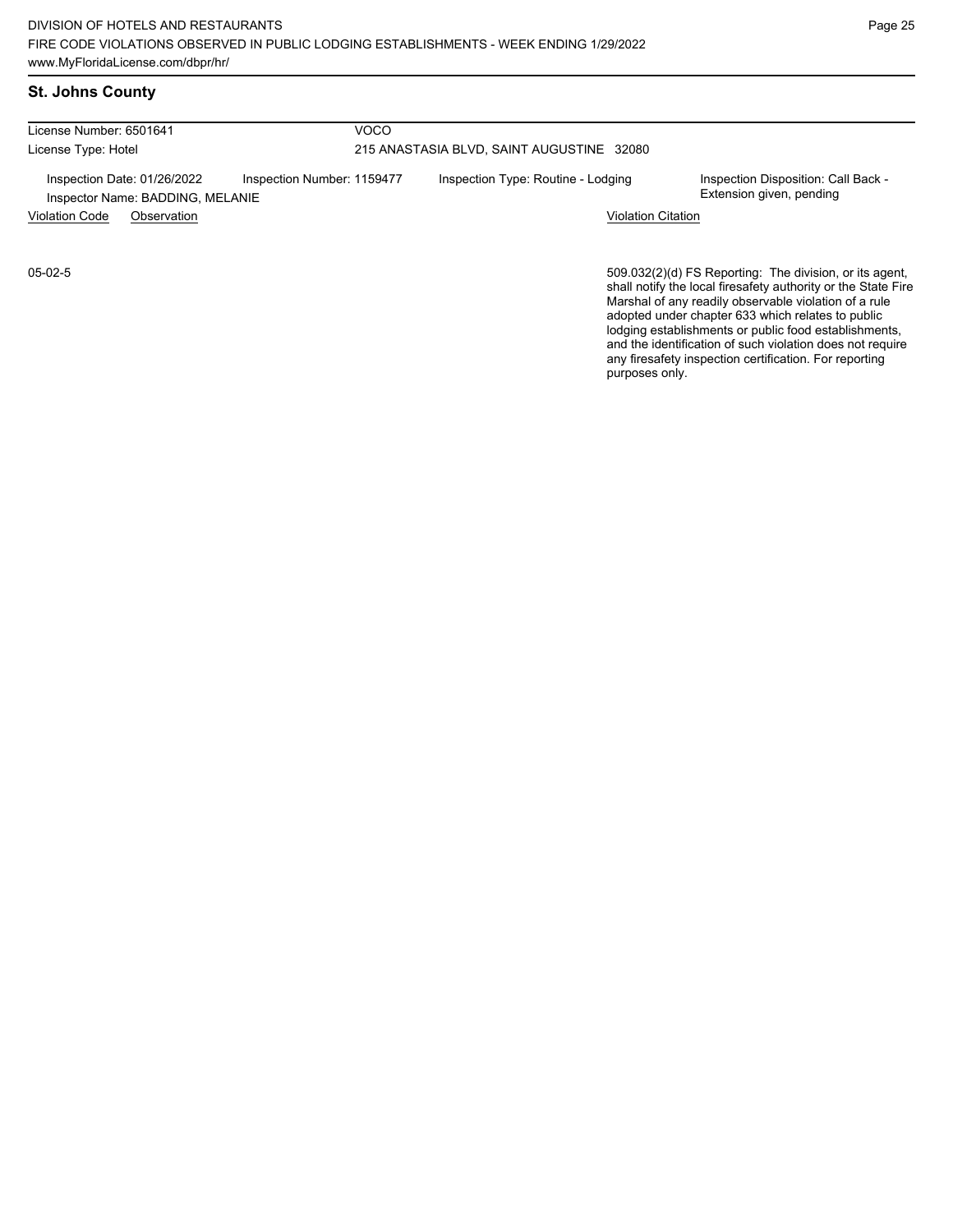any firesafety inspection certification. For reporting

| <b>Volusia County</b>                                                                        |                        |                                            |                           |                                                                                                                                                                                                                                                                                                                                                                                                                            |
|----------------------------------------------------------------------------------------------|------------------------|--------------------------------------------|---------------------------|----------------------------------------------------------------------------------------------------------------------------------------------------------------------------------------------------------------------------------------------------------------------------------------------------------------------------------------------------------------------------------------------------------------------------|
| License Number: 7406509                                                                      | <b>BEACH HOUSE INN</b> |                                            |                           |                                                                                                                                                                                                                                                                                                                                                                                                                            |
| License Type: Motel                                                                          |                        | 1601 S ATLANTIC AVE, DAYTONA BEACH 32118   |                           |                                                                                                                                                                                                                                                                                                                                                                                                                            |
| Inspection Date: 01/25/2022<br>Inspection Number: 1218979<br>Inspector Name: WOOD, JUSTIN    |                        | Inspection Type: Routine - Lodging         |                           | Inspection Disposition: Inspection<br>Completed - No Further Action                                                                                                                                                                                                                                                                                                                                                        |
| <b>Violation Code</b><br>Observation                                                         |                        |                                            | <b>Violation Citation</b> |                                                                                                                                                                                                                                                                                                                                                                                                                            |
| $01 - 03 - 4$                                                                                |                        |                                            | purposes only.            | 509.032(2)(d) FS Reporting: (d) The division, or its<br>agent, shall notify the local firesafety authority or the<br>State Fire Marshal of any readily observable violation of<br>a rule adopted under chapter 633 which relates to public<br>lodging establishments or public food establishments,<br>and the identification of such violation does not require<br>any firesafety inspection certification. For reporting |
| $01 - 06 - 4$                                                                                |                        |                                            | purposes only.            | 509.032(2)(d) FS Reporting: (d) The division, or its<br>agent, shall notify the local firesafety authority or the<br>State Fire Marshal of any readily observable violation of<br>a rule adopted under chapter 633 which relates to public<br>lodging establishments or public food establishments,<br>and the identification of such violation does not require<br>any firesafety inspection certification. For reporting |
| License Number: 7401257                                                                      | <b>CASA KARRER LLC</b> |                                            |                           |                                                                                                                                                                                                                                                                                                                                                                                                                            |
| License Type: Apartment                                                                      |                        | 320 S RIVERSIDE DR, NEW SMYRNA BEACH 32168 |                           |                                                                                                                                                                                                                                                                                                                                                                                                                            |
| Inspection Date: 01/24/2022<br>Inspection Number: 1517148<br>Inspector Name: PICHARDO, RENEE |                        | Inspection Type: Routine - Lodging         |                           | Inspection Disposition: Warning<br>Issued                                                                                                                                                                                                                                                                                                                                                                                  |
| <b>Violation Code</b><br>Observation                                                         |                        |                                            | <b>Violation Citation</b> |                                                                                                                                                                                                                                                                                                                                                                                                                            |
| $01 - 02 - 4$                                                                                |                        |                                            |                           | 509.032(2)(d) FS Reporting: (d) The division, or its<br>agent, shall notify the local firesafety authority or the<br>State Fire Marshal of any readily observable violation of<br>a rule adopted under chapter 633 which relates to public<br>lodging establishments or public food establishments,<br>and the identification of such violation does not require                                                           |